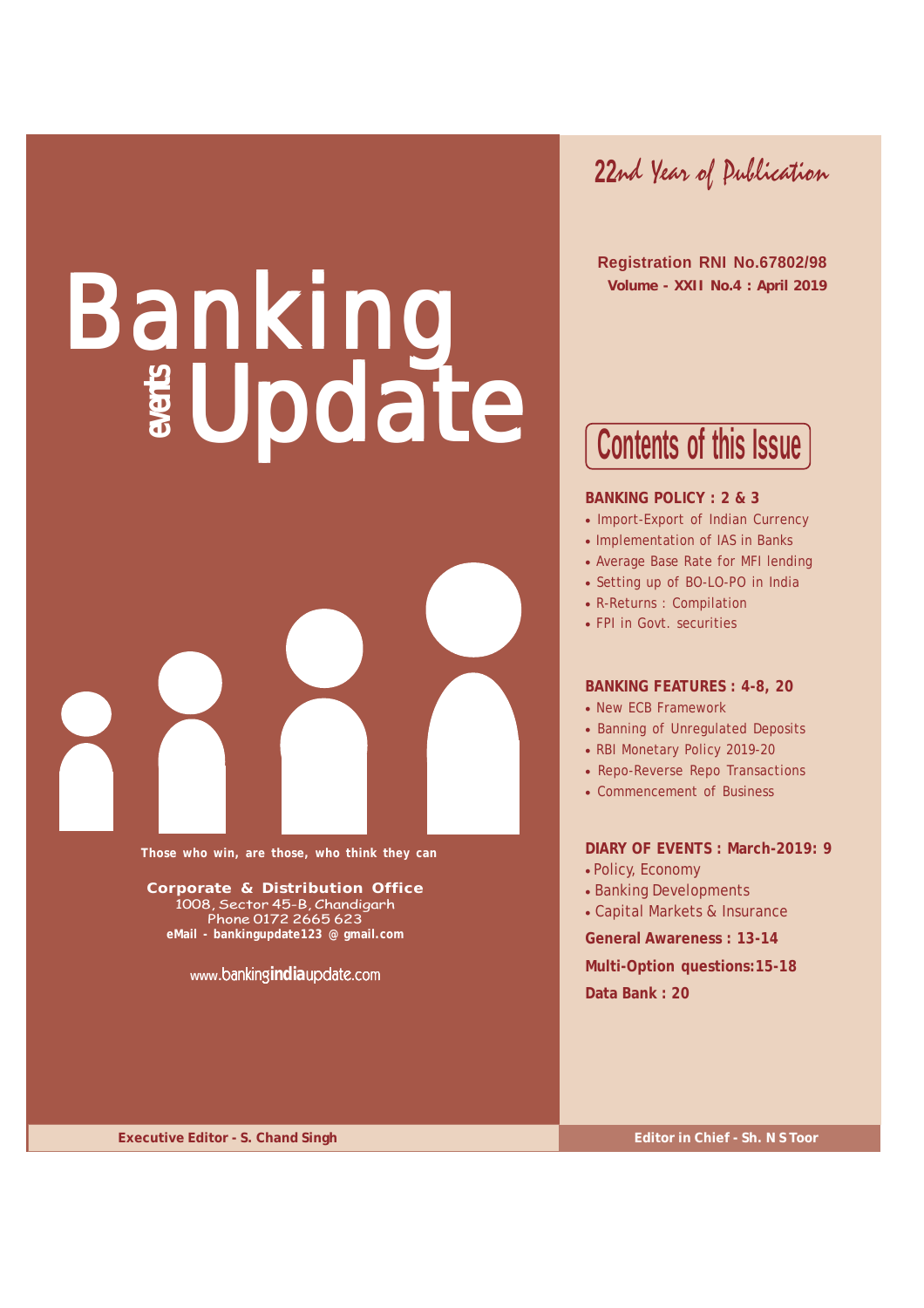#### **2** ♦ **Banking** *events* **updatE** ♦ **April 2019**

#### **Export and Import of Indian Currency**

send out of India to *Nepal or Bhutan* and bring into India from Nepal or Bhutan, currency notes of Government of India and Reserve Bank of India for any amount in denominations up to Rs.100. Further, an individual may carry to Nepal or Bhutan, currency notes of Reserve Bank of India denominations above Rs.100, i.e. currency notes of Rs.500 and/or Rs.1000 denominations, subject to a limit of Rs.25,000. **AS per extant regulation, a person may take or**<br>**As per extant regulation, a person may take or** 

On 20.03.19, RBI decided that an individual travelling from India to Nepal or Bhutan may carry RBI currency notes in Mahatma Gandhi (New) Series of denominations Rs.200 and/or Rs.500 subject to a total limit of Rs.25,000. Instructions regarding currency notes of Government of India and RBI for any amount in denominations up to Rs.100/- shall continue as hitherto.

#### **Deferral of Implementation of Indian Accounting Standards (Ind AS)**

On 05.04.18, the implementation of Ind AS was deferred by one year pending necessary legislative amendments to the Banking Regulation Act, 1949 and level of preparedness of many banks. RBI informed on 22.03.19 that the legislative amendments recommended by the Reserve Bank are under consideration of the Government of India. Accordingly, RBI has decided to defer the implementation of Ind AS till further notice.

#### **Applicable Average Base Rate to be charged by NBFC-MFIs for the Quarter Beginning April 01, 2019**

On 07.02.14, RBI had informed NBFC-MFIs regarding pricing of credit, stating that RBI will, on the last working day of every quarter, advise the average of the base rates of the 5 largest commercial banks for arriving at the interest rates to be charged by NBFC-MFIs to its borrowers in the ensuing quarter.

On 29.03.19, RBI communicated that the applicable average base rate to be charged by Non-Banking Financial Company – Micro Finance Institutions (NBFC-MFIs) to their borrowers for the quarter beginning April 01, 2019 will be 9.21 per cent.

#### **Establishment of Branch Office (BO) / Liaison Office (LO) / Project Office (PO) or any other place of business in India by foreign entities**

The extant Regulations (31.03.16) regarding requirement of prior approval of RBI, for opening of a Branch Office (BO) / Liaison Office (LO) / Project Office (PO) or any other place of business in India, where the principal business of the applicant falls in the Defence, Telecom, Private Security and Information and Broadcasting sector, have been reviewed by RBI.

On 28.03.19, RBI informed AD banks that for opening of a BO/ LO/PO or any other place of business in India, where the principal business of the applicant falls in the Defence, Telecom, Private Security and Information and Broadcasting sector, no prior

approval of RBI shall be required, if Government approval or license/permission by the concerned Ministry/ Regulator has been granted. Further, in the case of proposal for opening a PO relating to defence sector, no separate reference or approval of Government of India shall be required if the said non-resident applicant has been awarded a contract by/entered into an agreement with the Ministry of Defence or Service Headquarters or Defence Public Sector Undertakings. It is clarified that the term "permission" used in the Notification does not include general permission, if any, available under Foreign Direct Investment in the automatic route, in respect of the above four sectors.

#### **Compilation of R-Returns: Reporting under FETERS**

To facilitate compilation of estimates of bilateral trade in services, RBI decided (20.03.19) to incorporate an additional field for capturing the country code of ultimate exporter/importer in the BoP file-format under FETERS. For export of services, banks may use the transaction information available with them to report country-code of the ultimate exporting country. Further Form-A2 has also been revised for capturing the required country information for import of services.

The revised format is for reporting of R-Returns on fortnightly basis (15th and end-month) for forex transactions performed w.e.f. April 01, 2019. AD Banks should make the required changes in their work-flows and information systems to capture the required additional data accordingly to comply with the guidelines.

### **Investment by Foreign Portfolio Investors (FPI) in Government Securities Medium Term Framework**

Revision of investment Limits for 2019-20

1. FPI investment limit in Central Government securities (G-secs), State Development Loans (SDLs) and corporate bonds shall be 6%, 2%, and 9% of outstanding stocks of securities, respectively, in FY 2019-20.

2. The allocation of increase in G-sec limit over the two sub-categories – 'General' and 'Longterm' – has been set at 50:50 for the year 2019- 20. The entire increase in limits for SDLs has been added to 'General' sub-category of SDLs.

*(***COMPILATION- SAPANDEEP TOOR & MANJOT TOOR,** - on the basis of information available on RBI Website)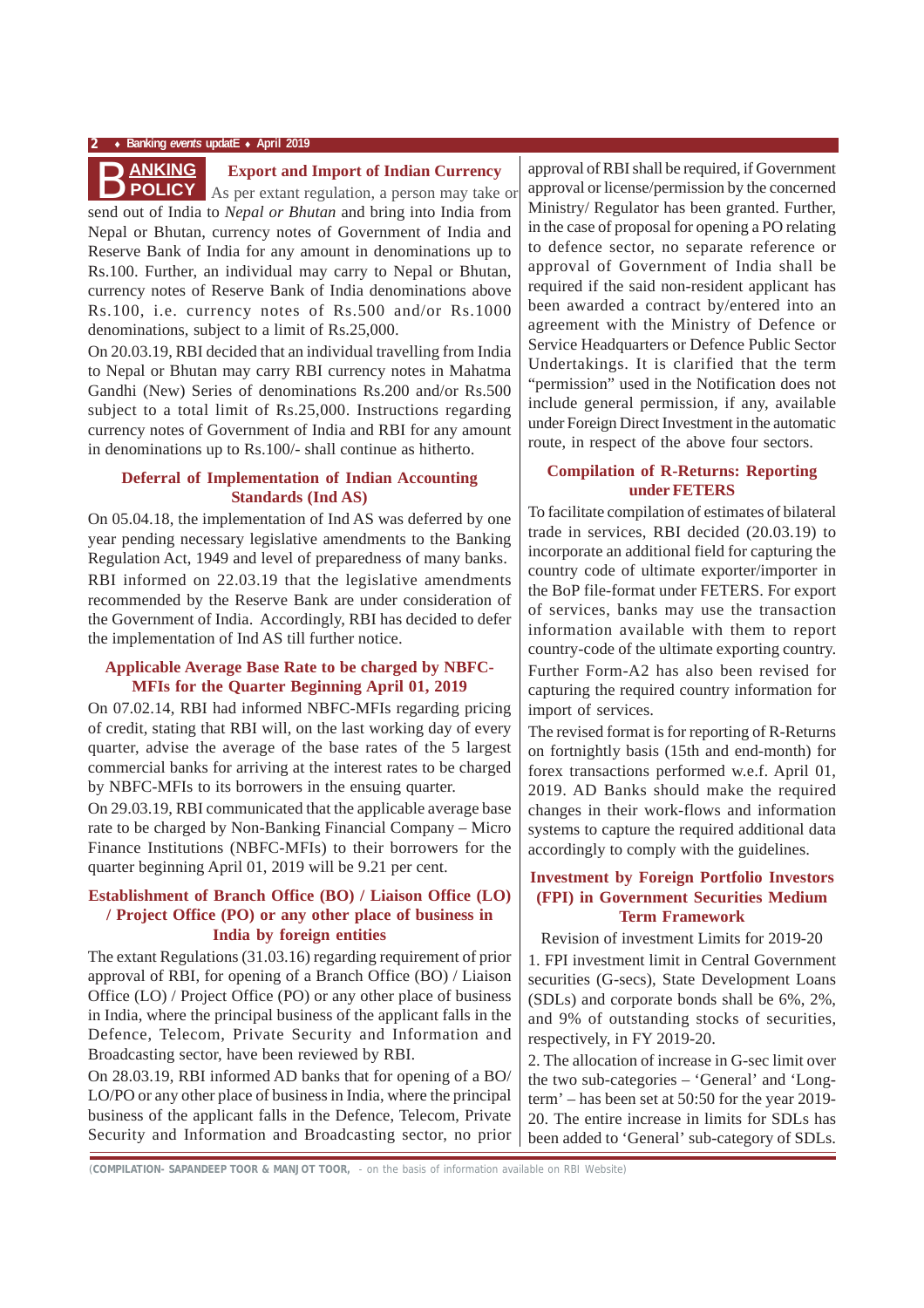3. The coupon reinvestment arrangement for G-secs extended to SDLs. Accordingly, the revised limits for the various categories, after rounding off, would be as under :

#### **Revised Limits for FPI Investment in Debt - 2019-20 (Rupees billion)**

|                               |       | G-Sec G-Sec SDL SDL Corp Total               |                        |  |  |
|-------------------------------|-------|----------------------------------------------|------------------------|--|--|
|                               |       | General Long Term GeneralLong TermBonds Debt |                        |  |  |
| <b>Current Limit</b>          | 2.233 |                                              | 923 381 71 2.891 6.499 |  |  |
| New Limit: HY Apr-Sep, 2019   |       | 2,347 1,037 497 71 3,031 6,983               |                        |  |  |
| New Limit: HY Oct 19-Mar 2020 |       | 2.461  1.151  612  71  3.170  7.465          |                        |  |  |

## **Non-resident Participation in Rupee Interest Rate Derivatives Markets (Reserve Bank) Directions, 2019**

RBI issued the Directions on 27.03.19. These Directions shall be applicable to Rupee interest rate derivative transactions in India, undertaken on recognized stock exchanges, electronic trading platforms (ETP) and Overthe-Counter (OTC) markets to the extent stated herein.

A non-resident can undertake transactions in the Rupee interest rate derivatives markets to hedge an exposure to Rupee interest rate risk and for purposes other than hedging.

**Transactions for the purpose of hedging interest rate risk:** A nonresident may undertake these derivatives in India to hedge interest rate risk using any permitted interest rate derivative product transacted on recognized stock exchanges, ETPs or OTC markets.

#### **Transactions for purposes** *other than* **hedging interest rate risk**

i. Non-individual Non-residents may undertake Overnight Indexed Swaps (OIS) transactions :

(a) These transactions may be undertaken directly with a market-maker in India, or by way of a 'back-to-back' arrangement through a foreign branch/ parent/group entity (foreign counterpart) of the market-maker.

(b) A market-maker shall enter into a 'back-to-back' arrangement.

1) The Price Value of a Basis Point (PVBP) of all outstanding OIS positions undertaken by all non-residents shall not exceed the amount of INR 3.50 billion (PVBP cap).

2) The PVBP of all outstanding OIS positions for any non-resident (including related entities) shall not exceed 10% of the PVBP cap.

3) Clearing Corporation of India Ltd. (CCIL) shall publish the methodology for calculation of the PVBP and monitor as well as publish utilization of the PVBP limit on a daily basis.

Foreign Portfolio Investors (FPIs), collectively, may also transact in interest rate futures (IRF) up to a limit of net long position of INR 50 billion.

**Remittance/Payments :** All payments of a non-resident may be routed through a Rupee account of the non-resident or, where the non-resident doesn't have a Rupee account in India, through a vostro account maintained with an AD bank in India. The market-maker shall maintain complete details of such transactions.

• **KYC for the non-resident:** Market-maker shall ensure that non-resident clients are from an FATF compliant country. Market-makers shall also ensure that non-resident clients comply with the KYC requirements.

# **PROMOTION EXAM** CORRESPONDENCE COURSE

Based on latest trends of IBPS exam. A large no. of bankers already succeeded by using the course material. If unable to attend class room program, this is the best option.

**Course Kit :** The course kit include:

**(a)** subject-wise basic study material,

**(b)** assignment to improve retention

**(c)** objective type practice exercise

**(d)** recalled questions

**(e)** mock test papers.

**Fee** : May differ from bank to bank. May be checked before remittance). Fee to be paid in advance.

How to enrol : To enrol, advise (a) name, (b) address for correspondence (c) Email address, (d) bank name, (e) scale for which appearing, (f) phone / Cell number and (f) details of subjects for the exam (relevant course material, other than internal bank guidelines shall be sent).

# **CAIIB/ JAIIB**

Course is based on exam pattern of IIB&F. A large no. of candidate have succeeded in all 3 papers in first attempt with our study material.

**Course Kit :** The course kit include:

(a) subject-wise basic study material,

(c) objective type practice exercise

(d) mock test papers.

**Fee** : Fee differs for different papers. Fee payable in advance, for which details may be obtained by calling 01722665623 .

**How to enrol :** To enrol, advise name, address for correspondence, eMail id, mobile phone, bank name, subjects for enrolment.

## DS Institute of Banking

**Office:SCO No.32, Sector 33-D, Chandigarh 160 020 Phone: 0172-2665623, 09988221167** email - banking121@gmail.com

**www.**banking**india**update.com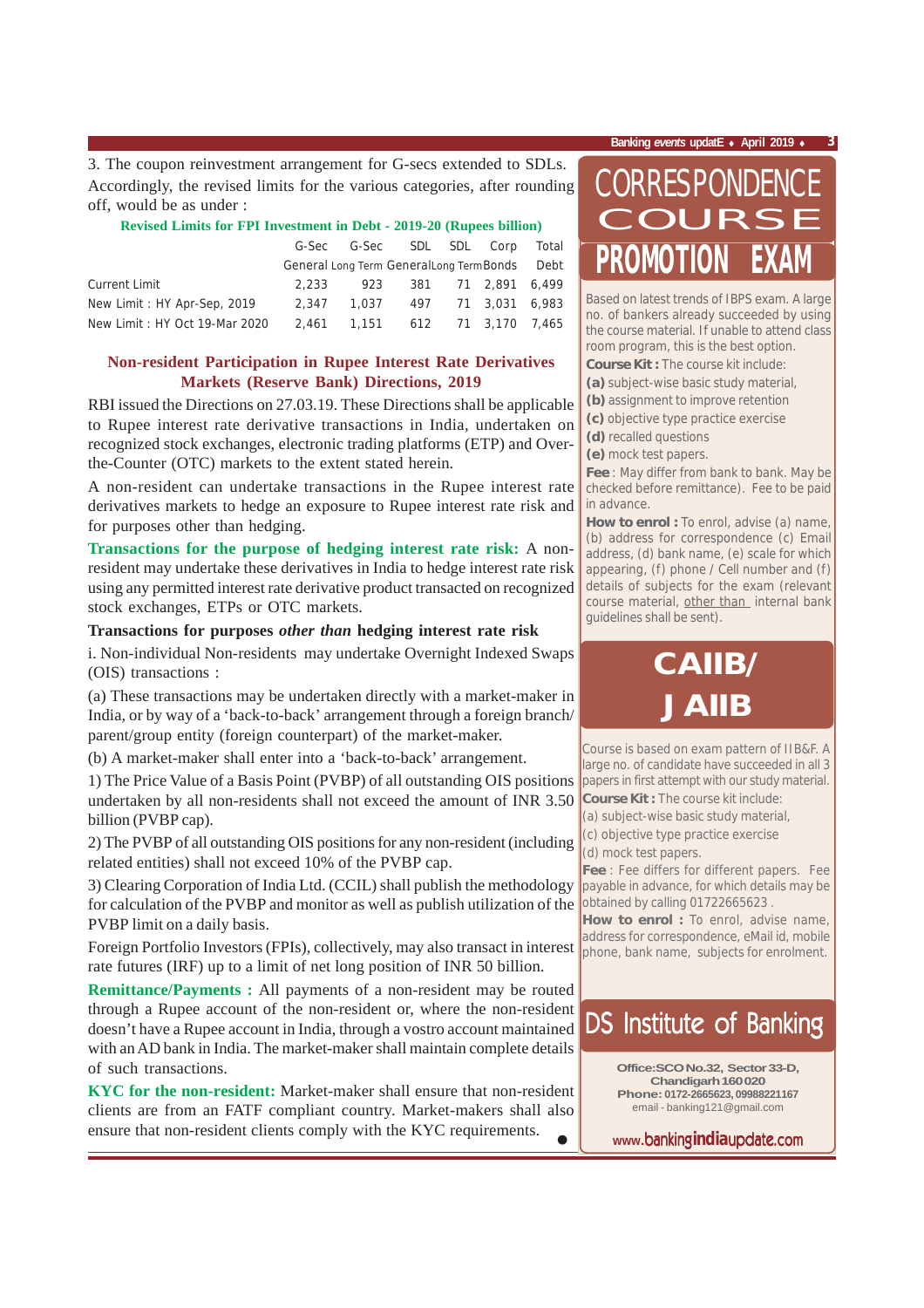#### **4** ♦ **Banking** *events* **updatE** ♦ **April 2019 BANKING FEATURES**

#### **NEW ECB FRAMEWORK**

RBI circulated the new External Commercial Borrowing (ECB) policy on 16.01.2019. The salient features are as under:

There are 2 routes to raise ECB- (a) Automatic Route (cases examined by AD-1) and (b) Approval Route (referred by banks and examined by RBI).

1. There are 2 tracks i.e. Foreign Currency (FC) denominated and Indian Rupee (INR) denominated.

**FC Denominated ECB** (any freely convertible FC) : Loans including bank loans; floating/ fixed rate notes/ bonds/ debentures (other than fully and compulsorily convertible instruments); Trade credits beyond 3 years; Financial Lease, *FCCBs and FCEBs*.

**INR Denominated ECB :** All the above except FCCB. and FCEBs.

**Eligible borrowers :** All entities eligible to receive FDI and a) Port Trusts; b) Units in SEZ; c) SIDBI; d) EXIM Bank; e) Registered entities engaged in micro-finance activities.

**Recognised lenders :** Lenders from FATF compliant or International Organization of Securities Commission (IOSCO) compliant country.

**Minimum Average Maturity Period (MAMP):** 3 years. Manufacturing sector companies may raise ECBs with MAMP of 1 year up to USD 50 million per financial year.

For, ECB from foreign equity holder and utilised for working capital purposes, general corporate purposes or repayment of INR loans, MAMP will be 5 years.

*{Foreign Equity Holder means (a) minimum 25% direct equity holding or (b) minimum indirect equity holding of 51%, or (c) group company with common overseas parent}*

The call and put option exercisable on completion of minimum average maturity.

**All-in-cost ceiling per annum :** Benchmark rate plus 450 bps spread.

**Other costs : Prepayment charge/ Penal interest, max** 2% over and above the contracted rate.

**End-uses (Negative list) :** ECB proceeds cannot be utilized for a) Real estate activities b) Investment in capital market c) Equity investment d) Working capital purposes except from foreign equity holder e) General corporate purposes except from foreign equity holder f) Repayment of Rupee loans except from foreign equity holder g) Onlending to entities for these activities.

**FC Hedging provision:** Infrastructure space companies

are required to mandatorily hedge 70% of ECB with MAM of less than 5 years.

**Change of FC –** is allowed from one freely convertible FC to any other freely convertible FC and to INR. (INR to FC is not allowed)

**Limit and leverage:** All eligible borrowers can raise ECB up to USD 750 million per financial year under auto route. In FC denominated ECB from direct foreign equity holder, ECB liability-equity ratio cannot exceed 7:1. This ratio is applicable if outstanding amount is above USD 5 million.

**ECB for Oil Marketing Companies (OMC):** Public Sector OMCs can raise ECB up to USD 10 billion, for working capital purposes with MAM of 3 years under the automatic route without mandatory hedging and individual limit requirements.

**ECB for Startups:** Central Govt. recognised Startup entity can raise ECB up to USD 3 million for MAM of 3 years.

**ECB for restructuring:** An entity under restructuring scheme/ corporate insolvency resolution process can raise ECB.

**Issuance of Guarantee, investment in FCCB/FCEBs by Indian banks and FIs for ECB:** Not permitted.

**Parking of ECB proceeds abroad** : For FC expenditure can be parked pending utilization in quality assets.

**Parking of ECB proceeds in India:** For Rupee expenditure FC should be repatriated immediately. Borrowers can park in term deposits with AD I banks for a maximum period of 12 months cumulatively.

**Reporting Requirements:** Borrowings are subject to following reporting requirements:

**1. Loan Registration Number (LRN):** Any draw-down should happen after obtaining the LRN from RBI.

**2. Changes in terms and conditions:** Changes in parameters within ECB norms should be reported to RBI within 7 days.

**3.Monthly reporting of actual transactions :** Borrowers are to report actual ECB transactions on monthly basis within 7 working days.

**4. Late Fee for delay in reporting:** For delay up to 30 days – Rs.5000, up to 3 years – Rs.50000 per year, beyond 3 years – Rs.1 lac per year.

**Refinancing of existing ECB:** AD- I bank may allow refinancing of existing ECB by raising fresh ECB.

**Security for raising ECB:** AD I banks can allow creation/ cancellation of charge in favour of overseas lender / security trustee, to secure the ECB.

Summary edited by : Arundeep Toor - Source RBI Website.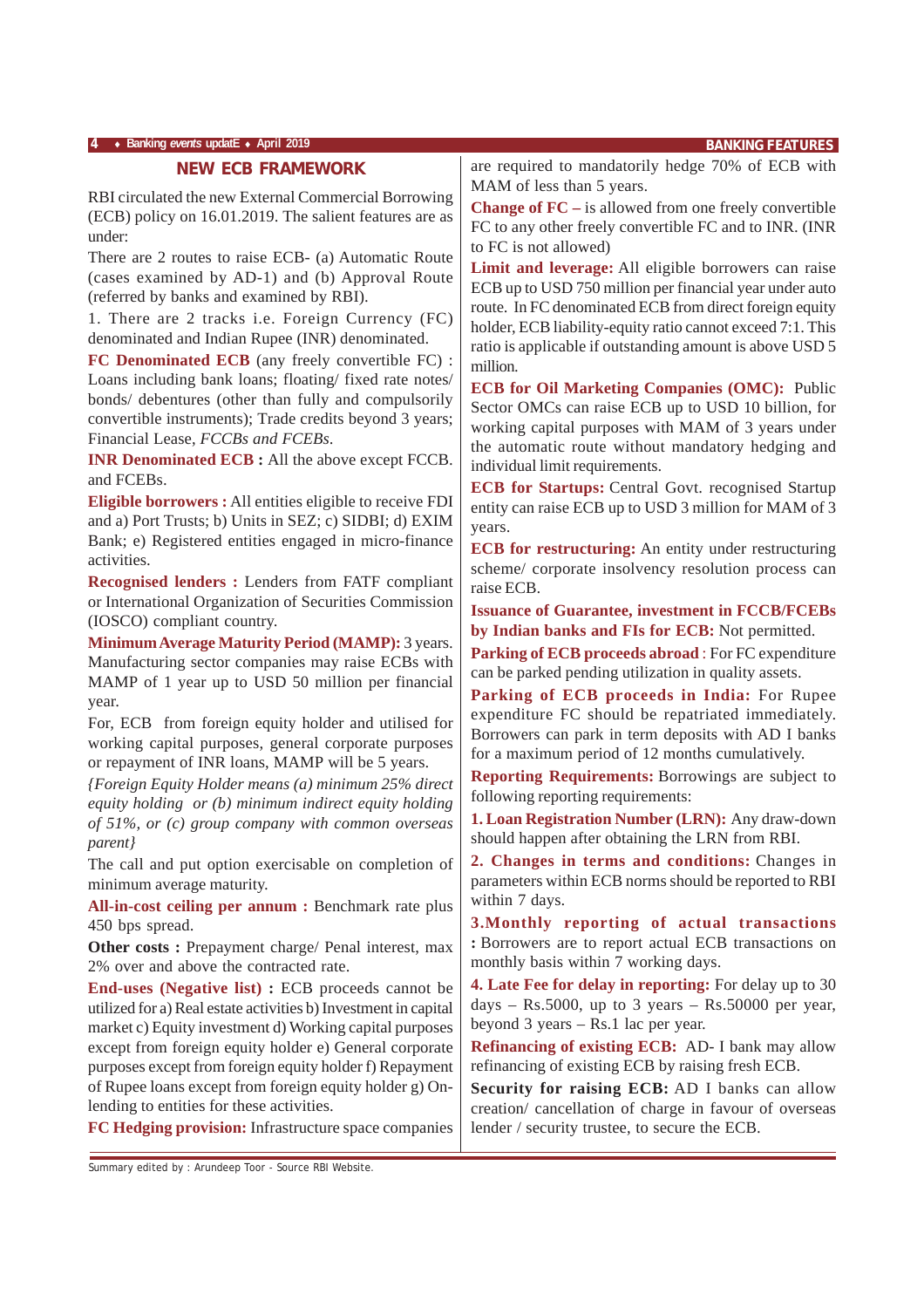#### **Sec138 of Negotiable Instrument Act**: **M/s. Sicagen India Ltd. Vs. Mahindra Vadineni & Ors.**

The appellant-complainant (payee) had business dealings with respondents (drawer). In business dealings, drawer issued 3 cheques. When presented for collection, these were dishonoured for "insufficient funds".

The payee issued first notice to the drawer on 31.08.2009 demanding the payment. The cheques were again presented and returned due to "insufficient funds". The payee issued another notice on 25.01.2010 to the drawer. The payee filed the complaint u/s 138 of NI Act based on the *second* statutory notice dated 25.01.2010.

The drawer sought quashing of complaint from High Court u/s 482 Cr.P.C. on the ground that the complaint was not filed based on the first notice. It was filed based on the second statutory notice, which is not maintainable. High Court quashed the complaint holding that complaint filed on same cause of action is not maintainable.

Supreme Court observed a 3-Judge Bench in 2013 *(MSR Leathers vs. S. Palaniappan and Another)* had held that there is nothing in the provisions of Sec 138 which forbids holder of a Cheque to make successive presentation of cheque and lodge criminal complaint based on the 2nd or successive dishonour of the cheque on its presentation. Supreme Court had emphasized that the object underlying Sec 138 is to give creditability to negotiable instruments and discourage people from dishonouring commitments. The provision was intended to punish persons who issued cheques for discharging their liabilities but failed to honour. In New India Sugar Mills Ltd. v. CST (1963), Supreme Court had observed that the expressions used should ordinarily be understood in a sense in which they best harmonise with the object of the statue, and which effectuate the object of the legislature.

Applying this interpretation for Sec 138, Supreme Court held that a prosecution based on a second or successive default in payment of the cheque amount should not be impermissible simply because no prosecution based on the 1st default followed by statutory notice and a failure to pay, had not been launched. In the present case the cheques were presented twice and notices were issued on 31.08.2009 and 25.01.2010. Applying the rule of MSR Leathers (supra) the complaint filed based on 2nd statutory notice is not barred. High Court, in Supreme Court view, ought not to have quashed the complaint.

Supreme Court set aside High Court judgment and restored the case back Metropolitan Magistrate at Saidapet to proceed with the matter in accordance with law. *(judgement dated 08.01.2019)*

#### **BANKING FEATURES Banking** *events* **updatE** ♦ **April 2019** ♦ **5**

#### **Banning of Unregulated Deposit Schemes Ordinance, 2019**

The Ordinance was issued by the President of India on 21.02.2019 as per Article 123 of Contitution of India.

**Objective:** The Ordinance provides for a comprehensive mechanism to ban Unregulated Deposit Schemes (UDS) and to protect the interest of the depositors and for matters connected therewith.

Unregulated Deposit Scheme: As per Sec 2 (17), UDS means a scheme or an arrangement under which deposits are accepted or solicited by an deposit taker by way of business and which is not regulated as deposit scheme as specified in First Schedule of the Ordinance.

The regulated schemes are regulated by IRDA, State Governments, National Housing Bank, Pension fund regulatory and development authority (PFRDA), Employees Provident Fund Organisation (EPFO), Central Registrar Multi-state Co-operative Societies, Ministry of Corporate Affairs (MCA).

The Ordinance covers UDSs which are unregulated and which are accepted by any deposit taker by way of business such as illicit deposit / ponzi schemes / unregulated chit funds, that hurt small investors.

The Ordinance exempts Individuals, Firm, companies & LLP etc. from taking any loan and deposit in their course of business which are "Deposits for Business" and not "Business of Accepting Deposits".

## **Offence and punishment under the Ordinance**

Offence Imprisonment Fine (in Rs.)

Solicit deposits under UDS:

1 year – 5 years Rs.2 lakhs to 10 lakhs Accept deposits under UDS

 $2 \text{ years} - 7 \text{ years}$  Rs.3 lakhs to 10 lakhs

Fraud in repayment of deposits under UDS

3 years – 10 years (5 lakhs to 200% of aggregate funds collected)

Fraud in repayment of regulated deposits:

Up to 7 years (5 lakhs to 25 crore or 3 times the amount of profit made out of such fraud).

Failure to render service promised against regulated deposits: Up to 7 years (5 lakhs to 25 crores or 3 times the amount of profit made out of such fraud)

Wrongful inducements in relation to UDS

1 year  $-5$  years (up to 10 lakhs)

Repeated offenders :5 years–10 years (10 lakhs – 50 cr) Failure to file intimation by deposit taker about its business, or to furnish statements, information or particulars to competent authority: Up to 5 lakhs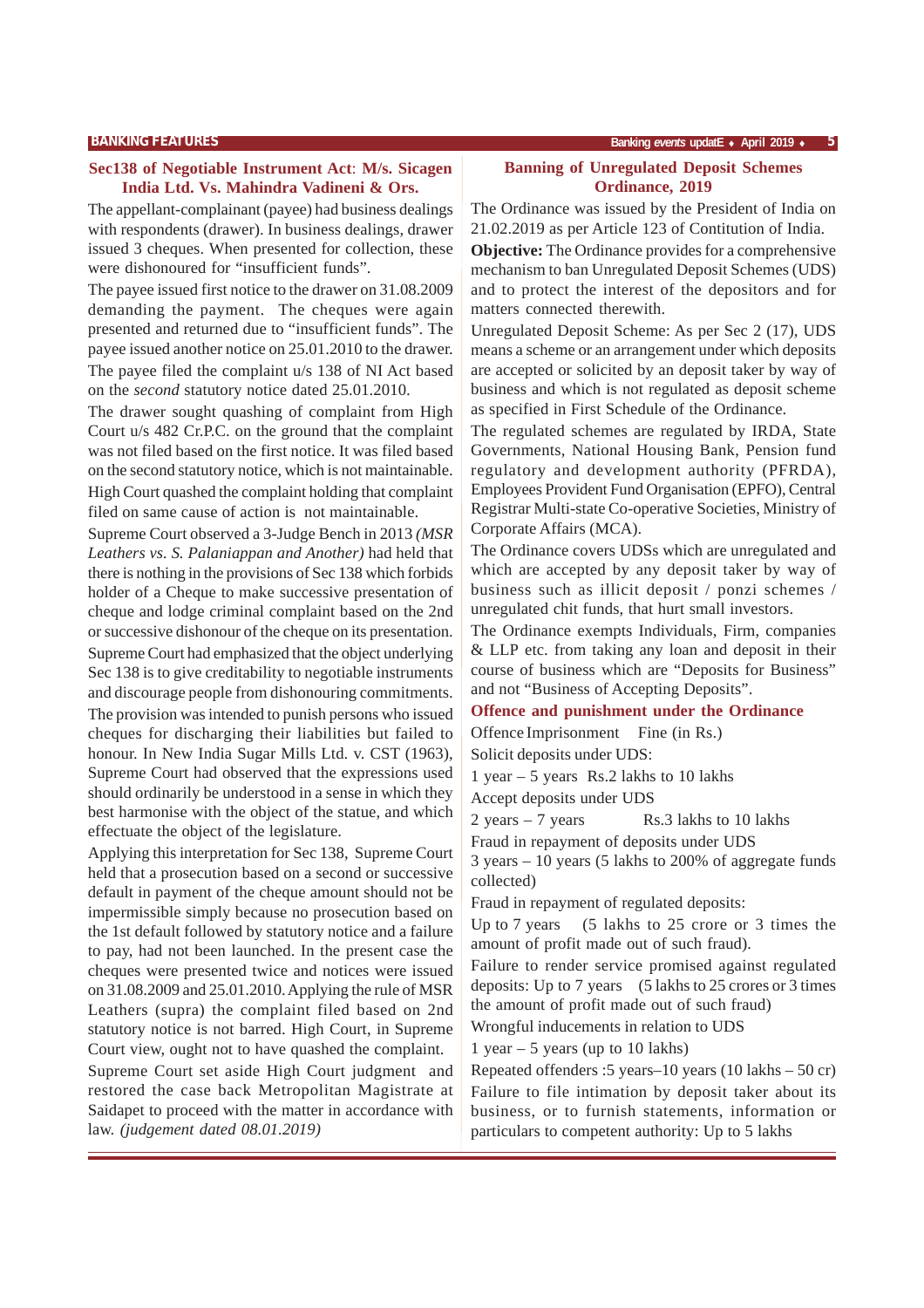On the basis of an assessment of the current and evolving macroeconomic situation, the Monetary Policy Committee (MPC) at its meeting (04.04.2019) decided to reduce the policy repo rate under the liquidity adjustment facility (LAF) by 25 basis points to 6% from 6.25% with immediate effect.

Consequently, the reverse repo rate under the LAF stands adjusted to 5.75%, and the marginal standing facility (MSF) rate and the Bank Rate to 6.25%.

The MPC also decided to maintain the neutral monetary policy stance.

The path of CPI inflation is revised downwards to 2.4% in Q4:2018-19, 2.9-3.0% in H1:2019-20 and 3.5-3.8% in H2:2019-20, with risks broadly balanced.

GDP growth for 2019-20 is projected at 7.2% – in the range of 6.8-7.1% in H1:2019-20 and 7.3-7.4% in H2.

**Developmental & Regulatory Policies Statement** *1. Liquidity Coverage Ratio (LCR), Liquidity Risk Monitoring Tools and LCR Disclosure Standards*

Presently, the assets allowed as Level 1 High Quality Liquid Assets (HQLAs) for the purpose of computing the LCR of banks, inter alia, include (a) Govt. securities in excess of the min SLR requirement, and (b) within the mandatory SLR requirement, Govt. securities to the extent allowed by RBI under (i) Marginal Standing Facility (MSF) [presently 2% of the bank's NDTL] and (ii) Facility to Avail Liquidity for Liquidity Coverage Ratio (FALLCR) [presently 13% of the bank's NDTL].

With a view to move further towards harmonisation of the effective liquidity requirements of banks with the LCR, RBI decided to permit banks to reckon an additional 2% of Govt. securities within the mandatory SLR requirement, as FALLCR for the purpose of computing LCR, in a phased manner, as under: **Effective Date**

|                               | $1*$  | $2^{\star}$ |
|-------------------------------|-------|-------------|
| April 4, 2019                 | 13.50 | 15.50       |
| August 1, 2019                | 14.00 | 16.00       |
| December 1, 2020              | 14.50 | 16.50       |
| April 1, 2020                 | 15.00 | 17.00       |
| *1 - FALLCR(per cent of NDTL) |       |             |

\*2 - Total HQLA carve out from SLR(per cent of NDTL)

*2. Committee on the Development of Housing Finance Securitisation Market* **:** RBI decided to constitute a Committee to assess the state of housing finance securitisation markets in India. The Report of the Committee will be due by the end of August, 2019.

*3. Task Force on the Development of Secondary Market*

Compilation : Sapandeep Toor (Source G20 website).

**Monetary Policy Statement FY 2019-20** *for Corporate Loans:* RBI will set up a Task Force to study the relevant aspects including best international practices and propose measures for developing a thriving secondary market for corporate loans. The Report of the Task Force will be due by end of August, 2019.

*4. Issue of Instructions on an External Benchmark*

RBI decided to hold further consultations with stakeholders and work out an effective mechanism for transmission of rates.

*5. Countercyclical Capital Buffer:* RBI decided that it is not necessary to activate CCCB at this point in time.

*6. Permitting G-sec trading through International Central Securities Depositories (ICSDs):* RBI proposed to commence the process of implementation of international settlement of Government securities by ICSDs to open up a new channel for non-residents to undertake Government securities transactions.

*7. Licensing of Non-Banking Financial Companies (NBFCs) as Authorised Dealer Category II :* RBI decided that non-deposit taking systemically important NBFCs-NDSI in the category of Investment & Credit Companies (ICCs) will be made eligible to apply for grant of Authorised Dealer Category II licence.

*8. Framework for Harmonizing Turn Around Time for the Resolution of Customer Complaints and Compensation:* To have prompt and efficient customer service in all the electronic payment systems, it is necessary to harmonise the Turn Around Time (TAT) of resolution of customer complaints and chargebacks, and to have a compensation framework in place for the benefit of customers. RBI proposes to put in place a framework on TAT for resolution of customer complaints and compensation framework across all authorised payment systems by the end of June 2019.

*10. Convergence of Priority Sector Lending (PSL) guidelines for housing loans between Scheduled Commercial Banks (SCBs) and Regional Rural Banks (RRBs) & Small Finance Banks (SFBs):* RBI decided to extend regulations related to SCBs to the Regional Rural Banks and Small Finance Banks to bring these banks at a level-playing field with other scheduled commercial banks.

*11. Extension of NBFC Ombudsman Scheme to cover Non-Deposit taking Non-Banking Financial Companies (NBFCs):* The operation of the Scheme has been extended to those non-deposit taking NBFCs having customer interface and asset size of Rs.100 crores (Rs.1 billion) and above.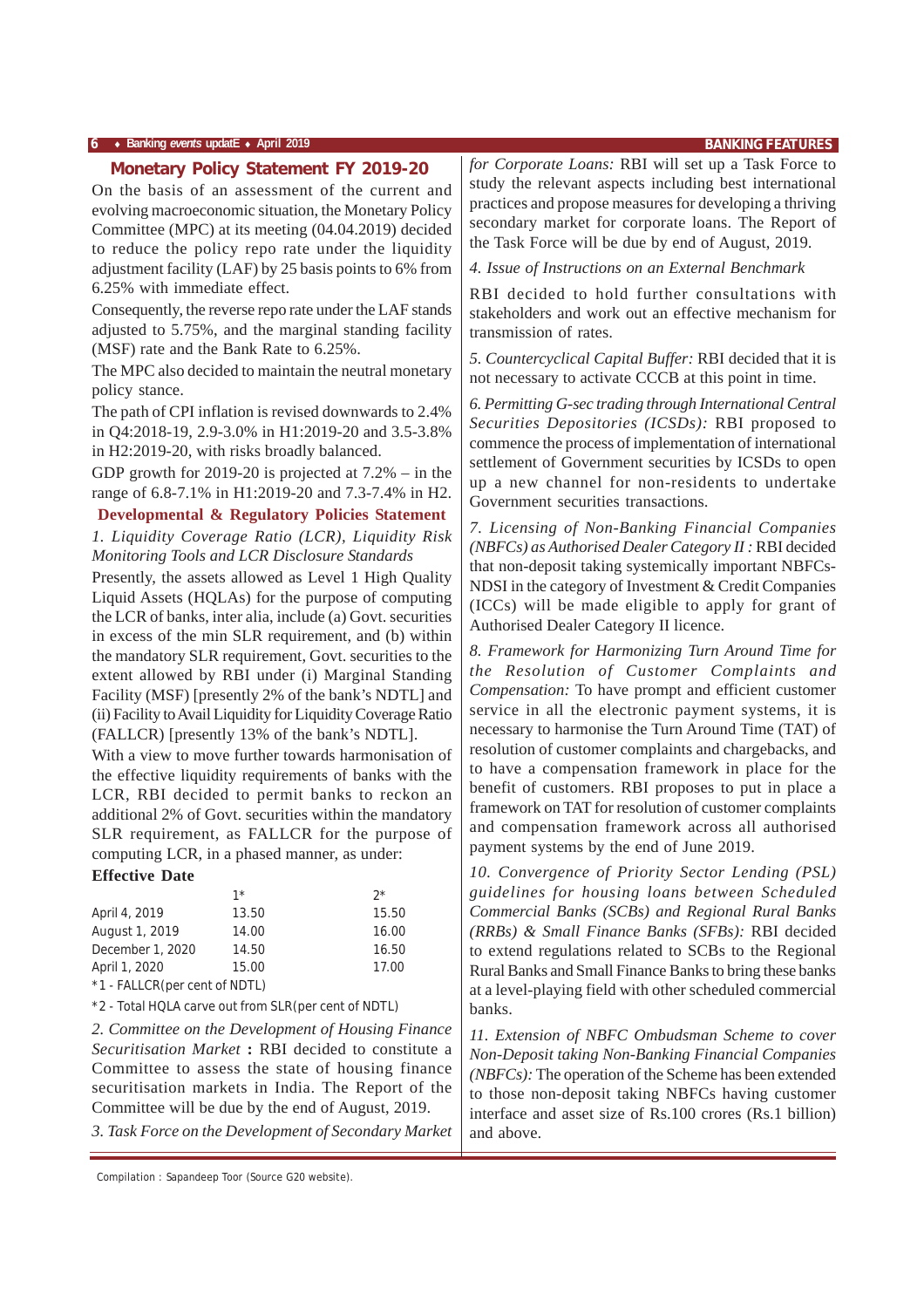## **Practical Problems based on Banking Ombudsman Decisions**

**1.** The complainant alleged that his system was hacked and an amount of Rs.2 lakhs was transferred from his a/c to another a/c in another bank. The amount was withdrawn through the latter bank's ATM. The party was not traceable on the address mentioned in documents. BO observed that the bank had not introduced One Time Password (OTP) for addition of third party and transfer of amount. There was no cooling period for 3rd party addition. SMS alert for addition of 3rd party was sent after money was transferred. For other bank, BO observed that bank had given a platinum card with Rs.2 lakh withdrawal limit per day for a new customer who had no relationship earlier and whose income was Rs.50,000/- to Rs.2 lakh per month as per application. The customer was given a product unsuitable to his profile. As per bank's policy last 3 months' land line bills were required as proof of residence. Bank accepted mobile bill of same month as proof of residence. BO directed both the banks to share the disputed amount and refund it to the complainant.

**2.** The complainant received a telephone call demanding OTP which he had just received by SMS although. He had not conducted any net banking transaction at that point of time. He reportedly did not disclose the information. But, immediately thereafter, he received an SMS for debit of Rs.1,28,000/ from account. Bank claimed that the complainant might have responded to the call and passed on confidential information. Bank did not submit proof in support. Bank further informed that the fund had been transferred to a/c of a different bank from which they had claimed the amount. It was observed by BO that the transaction took place without any cooling period, as required under extant RBI instruction. The complainant noticed the SMS in his mobile phone when transfer of funds from his account had already been effected. On receipt of the complaint, the bank had blocked the complainant's debit card on the same day. However, the bank had informed the other bank to recover the amount almost after 24 hours. During this time, the beneficiary had withdrawn entire amount. Further, as revealed from correspondence with the beneficiary's bank, one more fraudulent transfer of Rs.61,000/- to the same account had taken place at that time. It was evident that a/c was opened with the ulterior motive of fraud and beneficiary's bank had failed to follow KCC due diligence. BO observed that owing to the above deficiencies on the part of the both the banks, the perpetration of the fraud was possible and, therefore, the complainant's bank should refund the entire amount with applicable FD to the complainant against a simple indemnity and half of this amount should, thereafter, be shared by the beneficiary's bank.

• **3.** An amount of Rs.20,000/- was debited from current account of the complainant through net banking in 10 transactions of Rs.2,000/- each for Vodafone re-charge, without his knowledge. The bank informed that the transactions done by him were fully secured with two sets of passwords (login password and transaction password) and the complainant had compromised the confidential credentials unintentionally or intentionally. It was ascertained that OTP was not furnished to the complainant. The bank was advised to clarify the additional factor of authentication put in place by them for the 'card not present' transactions in the absence of OTP to which the bank replied that the customer had rejected the OTP facility during the initial stage of e-banking facility activation. BO directed the bank to pay the disputed amount to the complainant in view of the extant instructions which specify that additional factor of authentication for all 'card not present' transactions is mandatory and in case of issues arising out of transactions effected without the additional factor of authentication, the issuer bank is to reimburse the loss to the complainant without demur.

#### **BANKING FEATURES Banking** *events* **updatE** ♦ **April 2019** ♦ **7**

# eLearning Study Material MOCK TEST - CDs **Features of CDs**

• Explanation for each question/answer.

- Improve understanding and retention.
- Remove confusions. .

• Improve time management. Set your own time during practice.

- Test your preparation before Exam.
- Practice on-line without use of internet.
- Questions are shuffled when used again.
- Large no. of questions based on latest guidelines and memory recalled questions.

| <b>Bank Promotion Exam</b>             | $-$ Rs.300  |
|----------------------------------------|-------------|
| <b>Bank Promotion Interview</b>        | - Rs.300    |
| <b>Banking Ready Recknor</b>           | $-$ Rs.300  |
| <b>CAIIB (New Syllabus)</b>            |             |
| <b>Bank Financial Mgmt</b>             | - Rs.300    |
| • Advanced Bank Mgmt                   | - Rs.300    |
| • Retail Banking                       | $-$ Rs. 300 |
| • Risk Management                      | $-$ Rs.300  |
| <b>CAIIB (Case Studies)</b>            |             |
| • Advanced Bank Mgmt                   | $-Rs.300$   |
| • Bank Financial Mgmt                  | -Rs.300     |
| JAIIB - All three papers Rs.300 (each) |             |
| <b>Economics Mock Test</b>             | $-$ Rs. 150 |
| <b>Book-Keeping Mock Test</b>          | - Rs.150    |
|                                        |             |

Online Mock Tests Promotion,CAIIB/JAIIB, log in **nstoorBanking***online***.com**

**IBPS Bank PO / ClerK Exam Score High with Latest Study Kits E-Books CDs, Videos Contact 09814 331 661 01722665623 Anywhere Anytime Learning**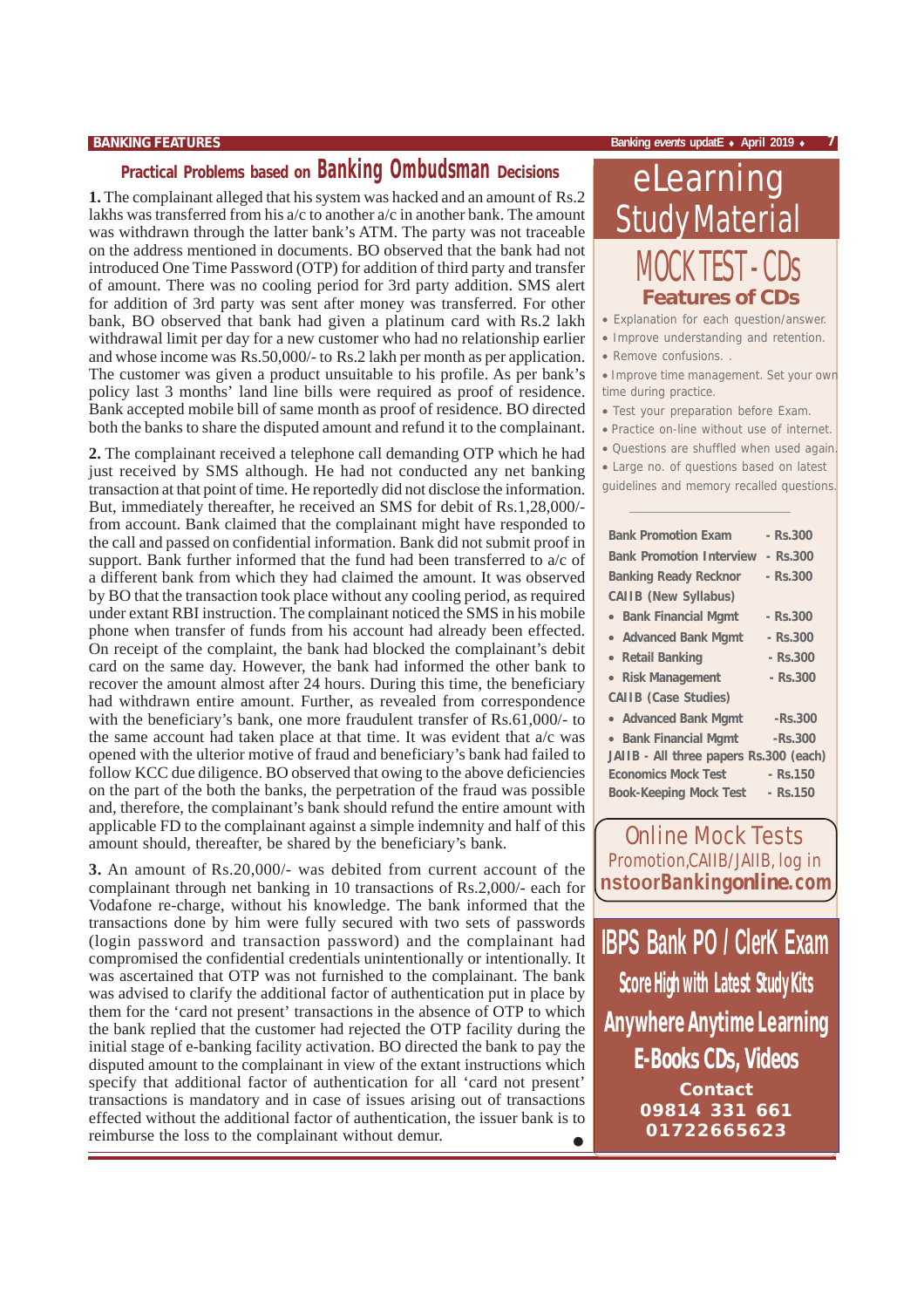#### **8** ♦ **Banking** *events* **updatE** ♦ **April 2019 BANKING FEATURES**

Repurchase Options (or Repo) also known as a *ready forward transaction*, is a money market instrument which combines elements of two transactions viz., *lending-borrowing and sale-purchase*. It is a tool to raise funds by selling a security held on a spot basis and repurchasing the same on a forward basis.

As per Sec 45U of RBI Act 1934 as amended wef 09.01.2007 :

**Repo** means an instrument for **borrowing funds** by **selling securities** with an agreement to repurchase the securities on a mutually agreed future date at an agreed price which includes interest for the funds borrowed;

**Reverse repo** means an instrument for **lending funds** by **purchasing securities** with an agreement to resell the securities on a mutually agreed future date at an agreed price which includes interest for the funds lent.

The securities transacted can be government securities or corporate securities.

#### **Structure of Repo and Reverse Repo**

The Repo transaction has two legs. In the first leg seller sells securities & receives cash and the purchaser buys securities & parts with cash.

In the second leg, securities are repurchased by the original holder who makes payment (of amount originally received + return on the money for the repo period).

These transactions are reported on the electronic platform called the Negotiated Dealing System (NDS). The Clearing Corportation of India (CCIL) provides an anonymous online repo dealing system in India.

In a repo transaction, the ownership of securities passes to buyer for the repo period. Legally the coupon interest accrued for the period has to be passed on to the buyer. The price of reverse repo is structured based on the funds flow of interest and tax elements of funds exchanged.

When *repo rate is higher than current yield*, repurchase price is adjusted *upward* resulting in capital loss and vice versa. If the repo and coupon are equal, the repurchase price is equal to the sale price of security.

**Risk -** Since repos are supported by repurchase contract, it is less risky as borrower himself shall buy back.

**Types of Repos:** The repos can be classified on the basis of maturity and structuring.

#### **Classification based on maturity**

**a) Overnight repo :** It is a repo with a single-day

maturity. Indian Repo market is predominantly an overnight repo market.

**b) Term Repo :** Repo having a fixed maturity of >1 day. In Oct 2013, RBI introduced Term Repo under the Liquidity Adjustment Facility (LAF) for 14 days and 7 days tenors for banks to help develop inter-bank money market. Term repo auctions are conducted onE-KUBER platform through electronic bidding. 14 day term repo of tenor is conducted every reporting Friday and 7 day term repo is conducted on every non-reporting Friday. In 2014, Urjit Patel Committee had recommended for introduction of 28-day, 56-day and 84-day variable rate auctioned term repos

**c) Open maturity Repo**: Repo where both parties can terminate repo each day. There is no fixed maturity period and the interest rate changes from day to day. The lender provides money for an indefinite period with the provision that the agreement can be terminated any day.

**d) Flexible repo :** The lender commits funds which can be withdrawn by the borrower as per his requirements over an agreed period.

#### **Repo based on structuring**

**Buy-sell repo transaction:** The lender takes possession of the collateral as sale is outright followed by buyback simultaneously for settlement on a later date. The buyer retains coupon due on security. The forward price set in advance is different from the spot price on adjusting the difference between repo interest and coupon earned on the security. Indian markets follow this type of repos.

**Classic repo** (or US Style repo): Start and end prices of the securities are the same but a separate payment of interest is made. The securities are just collateral for the loan. The coupon income accrues to the seller.

**Hold in custody repo:** The counterparties agree that the securities sold are held in custody by the seller for the buyer until maturity of the repo which eliminates the settlement requirements.

**Bond lending/borrowing transaction:** The seller lends bonds in return for a fee depending on size, loan term, underlying instrument and credit rating of counterparty.

**Tripartite repo:** A common custodian agency arranges for custody, clearing and settlement and provide for Delivery Vs. Payment (DVP) system and take care of the counter-party risk

**Repo Market in India:** There are broadly 2 segments: a) RBI operated for LAF at Repo and Reverse rates

b) Market participants operated by banks and institutions at market determined rates in corporate debt securities (with min credit rating of AA) or govt. securities.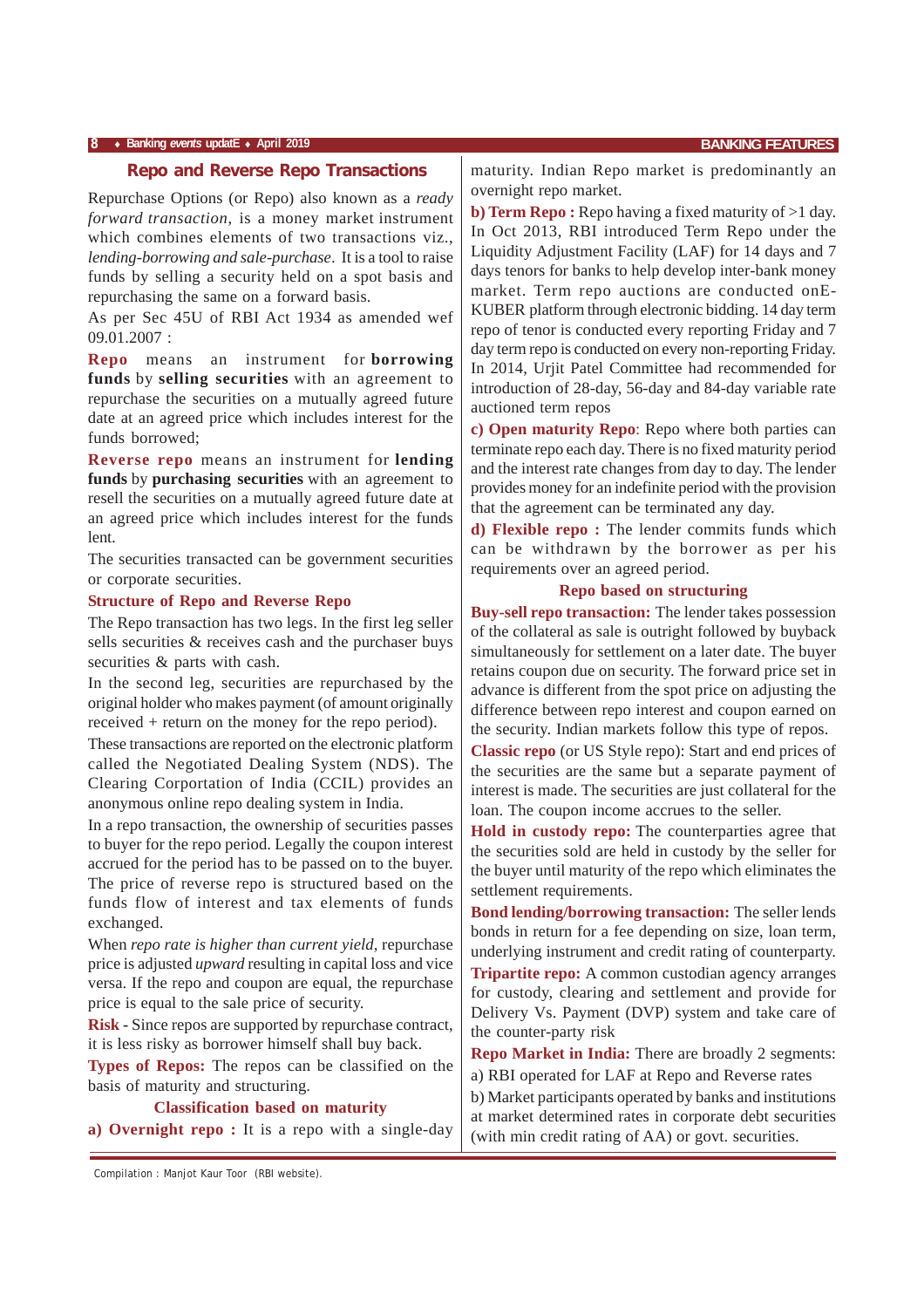- **CENTRE APPROVES INTTEREST SUBVENTION SCHEME FOR FARMERS:** RBI has said that the Government has approved implementation of the interest subvention scheme (ISS) with modifications for the years 2018-19 and 2019-20. Under the scheme, banks will provide farmers short term crop loans up to Rs.3 Lakh at 7% and those repaying promptly will get loans at 4%. To ensure hassle-free benefits to farmers under ISS, banks are advised to make Aadhar linkage mandatory to avail of short term crop loans in 2018-19 and 2019-20. For farmers affected by natural calamities, an interest subvention of 2% per annum will be made available to banks for the first year on the restructured loan amount. Such restructured loans will attract a normal rate of interest from the second year onwards.
- **GOVT. POLICY TO MERGE STATE-OWNED BANKS TO CONTINUE:** Union Finance Minister said that the Government will continue to follow a policy of amalgamating public sector banks to create a few but giant state-owned lenders which are globally competitive. They have taken a number of steps to make banks financially sound and healthy. BCG-IBA Report has been released on "EASE Reforms" for public sector banks. EASE (Enhanced Access & Service Excellence) Reforms Index measures the performance of PSBs on 140 objective metrics across six themes, including customer responsiveness, credit off-take and digitisation. Based on the parameters PNB has been ranked First followed by BOB and SBI.
- **SOFTWARE POLICY MOOTS NEW REGISTRY FOR COMPANIES:** The National Policy on Software Products has proposed setting up a Registry for such companies that will be integrated with the Government's e-marketplace (GeM). The Policy has proposed creating an Indian Software Product Registry through Industry ownership. This will be a common pool, creating a trusted trade environment. The registry will be integrated with the GeM and will also provide necessary handholding for marketing. The policy has also proposed a single-window platform for facilitation of the Indian software product industry. This will help fast- track legal and regulatory issues over import and export, as well as setting up and winding up enterprises.
- **SEBI TIGHTENED NORMS FOR LIQUID MFs:** SEBI has tightened the valuation methodology for liquid Mutual Funds (MFs) and did away with the open offer exemption given to those seeking to acquire assets undergoing insolvency resolution. To make sure



liquid schemes reflect the underlying portfolio risks, SEBI has said all debt papers with maturity of 30 days or more to be marked to market. Earlier, fund houses did not have to do so for securities that had less than 60 day maturity. SEBI has also restricted open offer exemptions to only scheduled commercial banks and financial institutions in debt restructuring cases. The exemptions will not be available for acquisitions of shares by persons other than lenders in case of allotment by target company or purchase from lenders.

- **SUPREME COURT RULING ON PROVIDENT FUND:** The Supreme Court has ruled that that all allowances (except HRA) should be considered when calculating the Provident Fund contribution by both employers and employees. As per PF Act, both employer and employee have to mandatorily contribute 12% of the monthly pay towards provident fund, if the monthly pay do not exceed Rs.15, 000. PF contribution in cases where monthly pay is more than Rs.15, 000 is only voluntary.
- **IBBI FOR GROUND RULES FOR RESOLUTION PROFESSIONALS:** The Insolvency and Bankruptcy Board of India (IBBI) has suggested the ground rules for the Insolvency Resolution Professionals (IRPs) and the Committee of Creditors (COC) so that stakeholders have a complete and clear understanding of their roles and responsibilities in a Corporate Insolvency Resolution Process (CIRP). The Supreme Court has already clarified that an IRP is not required to provide his/her opinion on

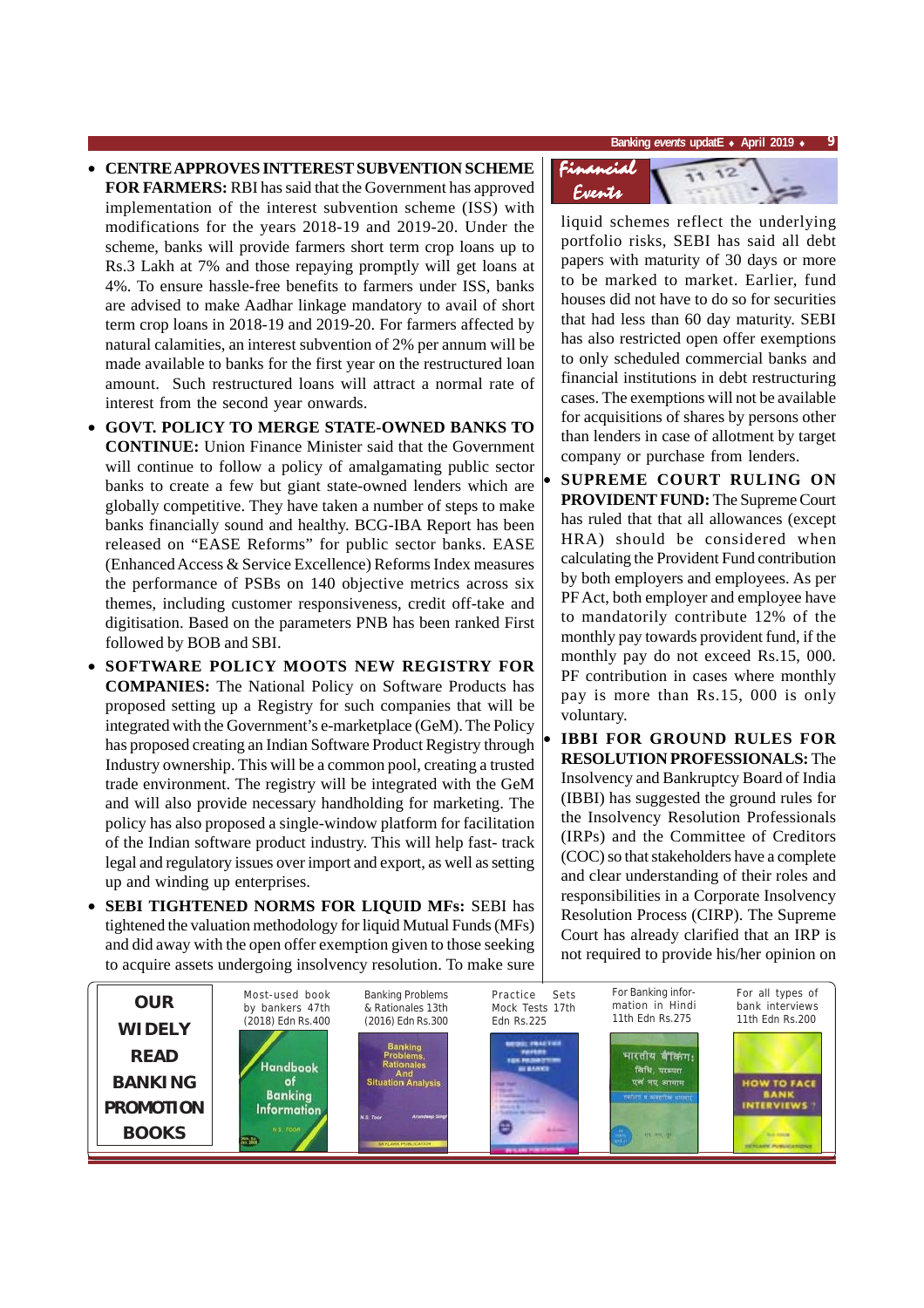#### **10** ♦ **Banking** *events* **updatE** ♦ **April 2019 Financial Events**

a resolution plan and has to bring such a resolution plan before the COC. Since the charter is only indicative and not mandatory, the Board appears to give primacy to the Code if there are differences between the two.

- **IDBI GETS GOVT. NOD FOR EXIM TRANSACTIONS WITH IRAN:** Iran is India's Third-Largest Oil Supplier after Iraq and Saudi Arbia. US President had in May last year withdrawn from the 2015 nuclear accord with Iran, re-imposing economic sanctions against the Persian Gulf Nation. IDBI Bank has been identified to route the payments. UCO bank had in the previous round of sanctions handled rupee payments. India used to pay in Euros using European Banking Channel. But this channel is also blocked from November last year. Now IDBI Bank has received Government nod to handle import and export transactions with Iran, a move which would help in promoting two-way trade amid US sanctions on the Persian Gulf Nation.
- **NHB FOR REGULATORY FRAMEWORK REVIEW:** Housing Finance Regulator National Housing Bank (NHB) plans to roll out a set of measures for housing finance companies (HFCs) to better equip them to handle liquidity and solvency risks. Currently, India has about 95 registered HFCs of which 18 are allowed to access public deposits. NHB proposes that the Capital Adequacy requirement of HFCs is to be increased from 12% to 15% by March 2022. NHB also proposes to progressively reduce the limit on the overall borrowings of HFCs from the current permissible level of 16 times of Net Owned Funds (NOF) to 12 times by March 31, 20122. Moreover, the ceiling on public deposits for an applicable HFC is proposed to be capped at three times its NOF.
- **BANKS TO APPOINT AGENCIES TO MONITOR LARGE-VALUE ACCOUNTS:** In a bid to prevent frauds in large-value accounts, banks are planning to engage the services of Specialised Monitoring Agencies to closely track their activities. Banks, under the aegis of IBA have set up a committee of senior bankers to shortlist and empanel the agencies (For an initial period of three years) for accounts where the total exposure is Rs.500 Crore and above. Once the agencies are empanelled, the Lead Bank in Consortium will select one lender and give the assignment to it of monitoring an account.
- **PM LAUNCHES PENSION PLAN FOR UNORGANISED SECTOR:** Prime Minister has launched the Pension Scheme "Pradhan Mantri- Shram Yogi Maandhan Yojana" for worker under the un-organised Sector. Under the scheme, the eligible workers between 18 and 40 years of age will have to get registered at a CSC and contribute anything between Rs.55 and Rs.200 per month. The Government will also contribute a matching amount to this pension fund. The scheme would enable the beneficiary to receive a minimum pension of Rs.3000 per month after they attain 60 years. After the beneficiary's death

his/her spouse will get 50% of family pension for life.

- **GOVT. NOTIFIES RELIEF TO STARTUPS ON ANGEL TAX:** The Government has notified the new tax regime for StartUps. The new regime will be effective form February 19, 2019 to shield them from Angel Tax. As per the notification, entities can be recognised as start-ups for 10 years as against seven years earlier, if their turnover does not exceed Rs.100 Crore in any of the financial years as against Rs.25 Crore earlier. The Department for Promotion of Industry and Internal Trade (DPIIT) has also raised the aggregate consideration threshold to Rs.25 Crore from Rs.10 Crore earlier.
- **CENTRE APPROVES PROJECTS FOR REVIVAL OF POWER SECTOR:** Hydro Power has been devoid of investment for a decade. Now the Centre has approved projects and schemes totalling Rs.31, 000 Crore to boost investment in the languishing power sector. In this segment, any projects above 25MW in capacity would now come under the category of renewable energy. This would entail a hydro power purchase obligation on states and get it priority status. With this, India would achieve one of the targets it has committed to under the global climate change treaty for reducing of emissions-sourcing 40% of its total energy consumption from renewable sources.
- **RBI ALLOWS WLAOs TO SOURCE CASH:** Non-bank entities that set up, own and operate ATMs are christened "White Label ATM Operators" (WLAOs) and such ATMs are called "White Label ATMs" (WLAs). Now in a bid to enhance the viability of WLAs, RBI has allowed WLAOs to buy wholesale cash from the RBI and currency chests, source cash from any scheduled bank and display advertisements pertaining to non-financial products/ services within the WLA premises, among others. RBI further said that the banks can issue co-branded ATM Cards in partnership with the authorised WLAOs and may extend the benefit of "On-Us" transactions (where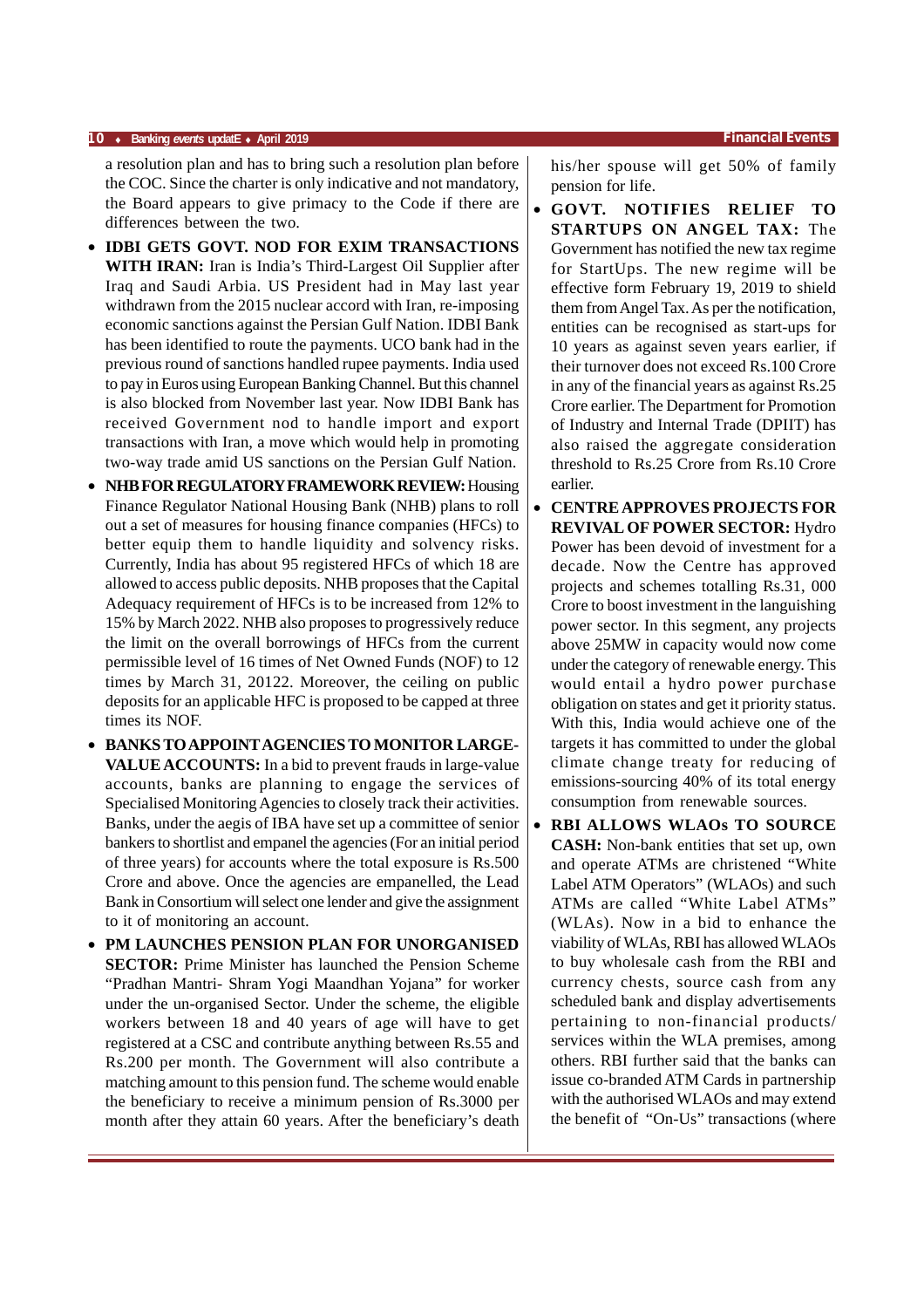the customer or cardholder and ATM are of the same bank) to their WLAs as well.

- **SUPREME COURT RULING ON SHARE CAPITAL:** The Supreme Court has ruled that the Corporates should justify the source of fund received as share capital to the Income Tax Officer and that receiving them through the bank channel is not enough to prove its genuineness.
- **SBI PLANS TO LINK SB DEPOSITS AND CC/OD ACCOUNTS WITH REPO RATE:** In a significant move, SBI said that it will link savings bank deposits with balances of Rs.1 Lakh and all cash credit (CC) accounts and overdrafts (OD) accounts with limits of Rs.1 Lakh to the Repo Rate with effect from May1. This move comes in the backdrop of the RBI directing banks to link all new floating rate personal or retail loans (Housing, auto) and floating rate loans to micro and small enterprises to one of the four external benchmarks: - Policy Repo Rate/ 91 Treasury Bill/ 182 Treasury Bill/ a benchmark market rate produced by Financial Benchmarks India Pvt. Ltd.-from April 1.Repo rate is the interest rate at which the RBI provides liquidity to banks to help them overcome short term liquidity mismatches.
- **SUPREME COURT RULING ON STAFF DIRECTOR IN BANK:** (Case- Federation of Bank of India Staff Unions against Bombay High Court Ruling) The Supreme Court has ruled that an employee of a nationalised bank can be chosen as a director in the Board of Directors if he/she has rendered five years' continued service in that bank and will not superannuate while holding the office of the director.
- **EPFO FOR EPF TRANSFER AUTOMATION:** The Employees Provident Fund Organisation (EPFO) has said that the subscribers of the retirement fund would not require filing Employee Provident Fund (EPF) transfer claims on changing jobs from the next fiscal as the process would be made automated. At present, the subscribers are required to file transfer of EPF claims on changing jobs despite having universal account number. The EPFO gets about eight Lakh EPF transfer claims every year. The EPFO is testing the automation of EPF transfer on changing jobs on pilot basis. The automation facility will be launched any time next year.
- **NITI AaYOG TO START EXPORT INDEX FOR STATES:** NITI Aayog in collaboration with the Commerce Ministry is planning to start the Export Index that will rank states on their readiness for

exports. The export index will rank states on half a dozen key parameters including their export policies, ease of doing business, infrastructure development to facilitate exports, access to finance for exports and export output, which will assess the export market and product of exports in each state. There will be 30- 40 sub-parameters under the six main heads, based on international trade parameters but tweaked to Indian scenario.

- **SEBI TIGHTENS LISTED COS. WITH DIRECTORS AGED OVER75:** SEBI has said that from April 1, 2019 the listed companies may no longer be able to continue having directors aged 75 years and above unless they pass a special resolution and seek shareholder permission and even record reason for such an act. There is no law which says that companies can not have board members aged 75 years or above. Only, SEBI has mandated that a special resolution needs to be passed and shareholder permission sought. The SEBI's rule is to ensure that people do not continue on company boards perpetually without seeking permission .
- **CABINET APPROVES FOR GLOBAL TRADEMARK SYSTEM:** The Union Cabinet has approved the proposal for India's accession to the NICE, Vienna and Locarno Agreements that would harmonise the classification systems for examination of trademark and design applications, in line with the systems followed globally. The Nice agreement deals with the international classification of goods and services for the purposes of registration of marks. The Vienna

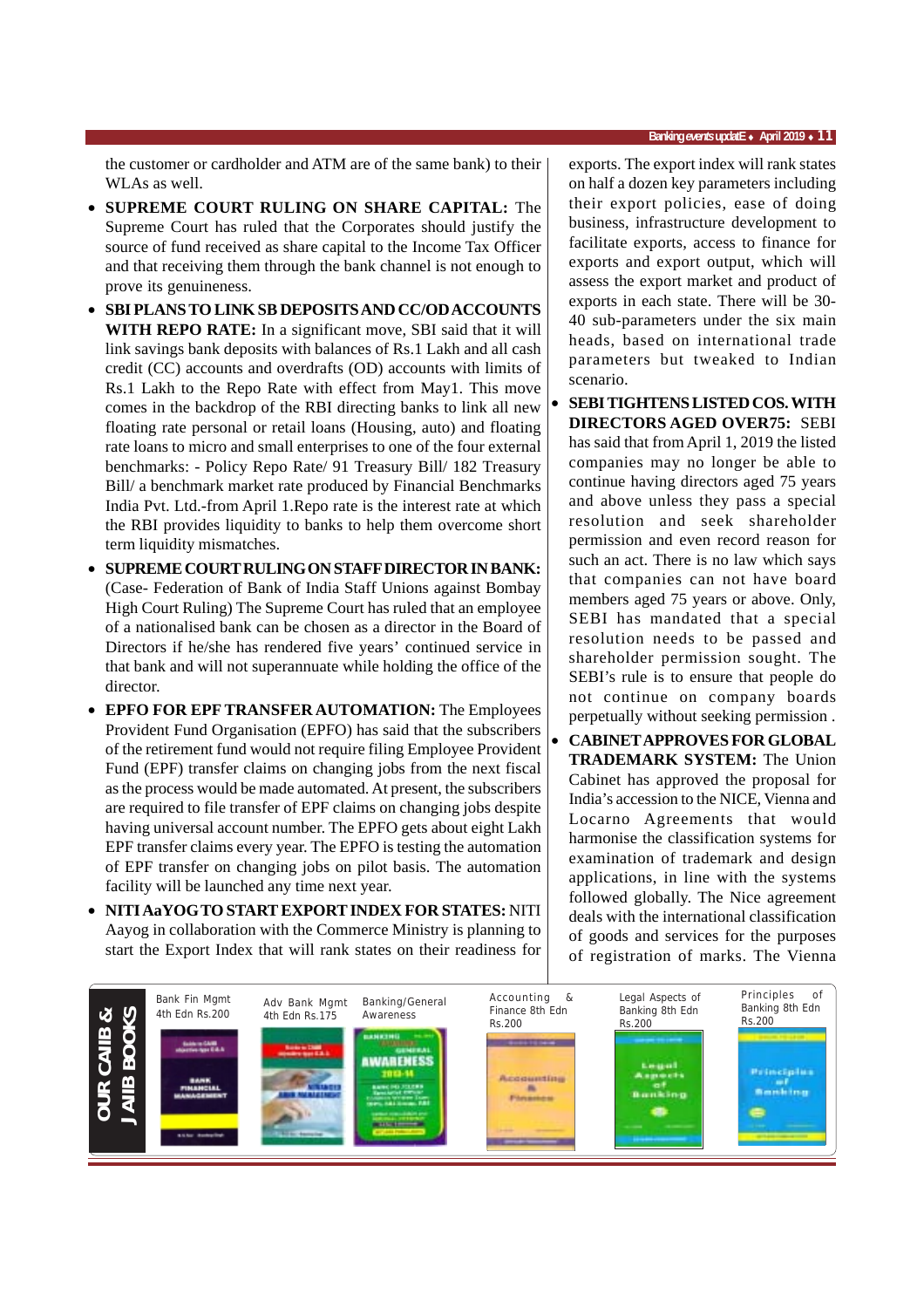#### **12** ♦ **Banking** *events* **updatE** ♦ **April 2019**

agreement deals with the international classification of the figurative elements of marks and the Locarno agreement deals with the international classification for industrial designs. The accession is expected to instil confidence in foreign investors in relation to protection of IPs in India.

- **GST ISSUE ON PSLC TRADING BY BANKS:** Trading of priority sector lending certificates (PSLC) on the government's e-Kuber portal by banks will attract IGST. However, if the bank has already paid central and state GST for the transaction, then it will not have to pay IGST. Last year, CBIC had clarified that there is no exemption to trading in PSLC under GST. An 18% GST is charged on PSLC which has been considered as goods, on a reverse charge basis and would be paid by the buyer bank.
- **RBI ALLOWS IMPORTERS TO RAISE TRADE CREDIT:** RBI's amended Trade Credit Policy has allowed the importers to raise trade credits (TC) of up to \$150 million or equivalent per import transaction under the automatic route. For others, trade credits can be raised up to \$50 million or equivalent per import transaction. The period of TC, reckoned from the date of shipment will be up to three years for import of capital goods. For non-capital goods, this period will be up to one year or the operating cycle whichever is less.
- **MCA ISSUES GUIDELINES ON CONDUCT OF BUSINESS:** The Ministry of Corporate Affairs (MCA) has issued the national guidelines on Responsible Business Conduct, urging businesses to actualise the principles in letter and spirit. For this purpose, the National Voluntary Guidelines on Social, Environmental and Economic Responsibilities of Business 2011 have also been revised. There have been various national and international developments in the past decade that have nudged businesses to be sustainable and more responsible, the top most being the United Nations Guiding Principles on Businesses and Human Rights (UNGPs).
- **RBI TO HOLD MEETINGS WITH BANK AUDITORS QUARTELY:** In a first-of-its kind and far reaching move, RBI is set to hold formal meetings with the banks' auditors on a quarterly basis effective from April 1, 2019. Currently, RBI holds an annual meeting with auditors and as and when needed, but there is no structured format

for such interactions through the year. The new format will help RBI to get a real time sense from auditors on what is going on in banks. It will also aid RBI's central office to give a heads up to its on-site inspectors, and spruce up the inspection mechanism, including risk-based supervision and the off-site surveillance system. It will be departure from the current practice of engaging with auditors once they have signed off on the annual accounts of banks and the long –form audit report.

- **RBI INTRODUCED SWAP FACILITY:** RBI has introduced a \$5 billion Swap facility for the banks to facilitate permanent liquidity support. The three-year swap will take place through an auction on March 26. The purpose is to introduce one more liquidity management tool apart from the tried and tested open market operations (OMO) under which the RBI buys and sells bonds from the secondary market. In the auction, RBI will accept the spot dollars for a small fee (forward premium) and will commit to provide the dollars three years down in line. In doing so, RBI is taking risk that even if dollarrupee rates weaken significantly, it will have to provide the dollars.
- **SUPREME COURT RULING ON DISSOLVED FIRM:** (Case of Gopal Shri Scrips Ltd.) Supreme Court has ruled in this case that a claim of Income Tax will not become infrutuous even if a company's name has been struck off by the Registrar of companies.
- **SUPREME COURT RULING ON RECOVERY FROM EMPLOYEE TO EMPLOYER:** (Case- Dilip Mani vs. M/S Siel Ltd.) The employee challenged the termination before the Industrial Tribunal in UP The tribunal ordered his reinstatement with back wages in 1998. During the litigation the employer had paid dues according to the order of the tribunal. The Firm appealed to the High Court arguing that the employee had not completed one year of employment. High Court ordered that the order of the tribunal was wrong. The employee appealed to the Supreme Court. The apex Court ruled that though the tribunal order was wrong, the employer had no right now to recover the amount already paid to the "Delinquent workman".
- **IRDAI FOR WITHDRAWAL OF "AEP" CALUSE IN POLICY:** The Insurance Regulator has directed all the insurers to withdraw the Automatic Extension Period (AEP) clause which is offered as an add-on with annual policy covers by general insurers. This clause violates the rules of All India Fire Tariff. General insurance products are normally one year products. So, the policy holders have to renew their covers every year and the rates keep changing every year.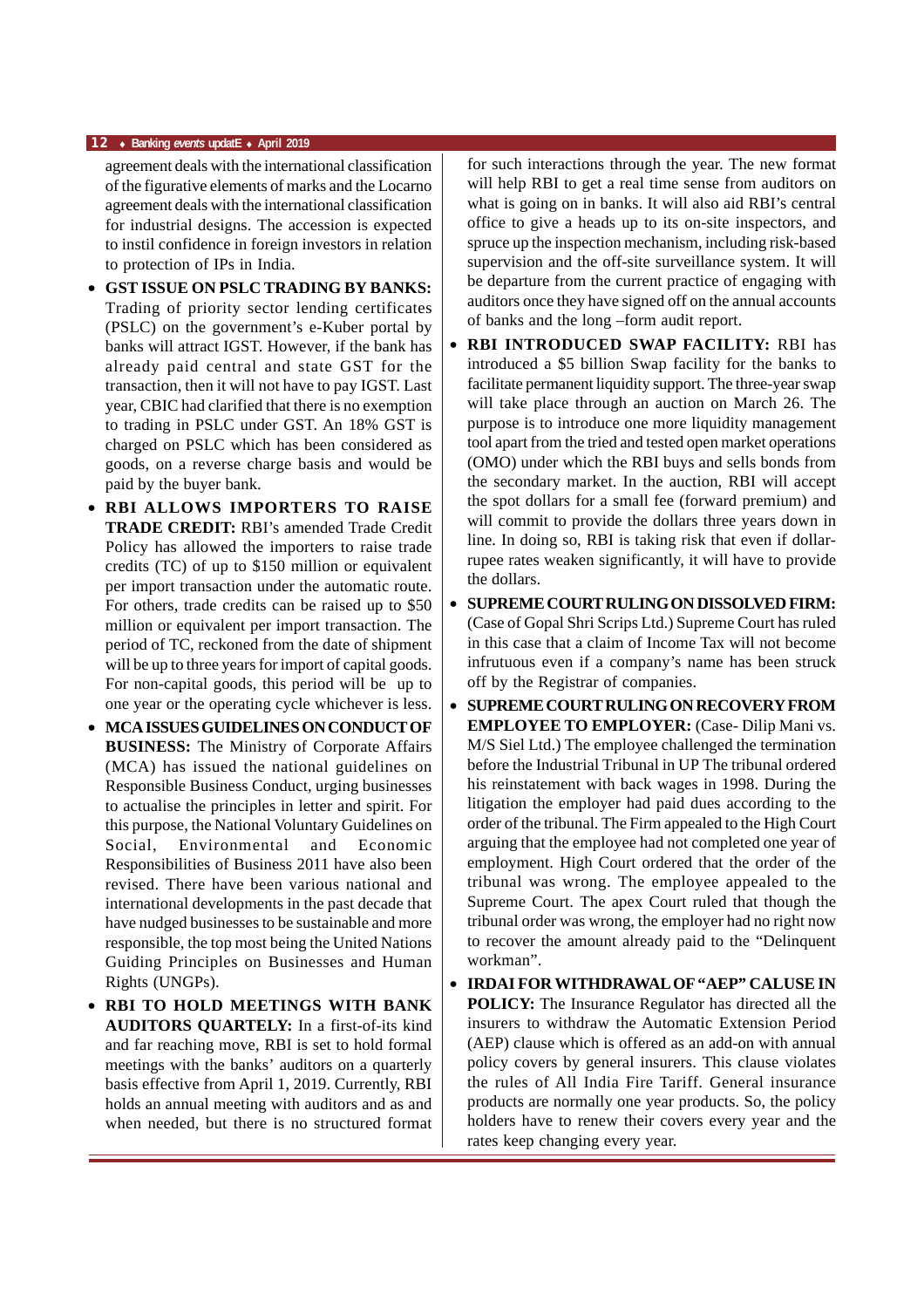#### **GENERAL AWARENESS**

- India's growth which slowed to six quarter low of 6.6% in third quarter of 2018-19- **GDP.**
- Bank which has been ranked "First" among Public Sector Lenders in the implementation of "Reform Agenda"- **PNB followed by BOB and SBI**.
- State for which the Centre has approved the proposal to amend the constitution through which all Indian Laws will be applicable to it and its residents will get the benefits of Reservation Policies- **J&K.**
- To recommend measures to ensure "Stability of External value of Rupee" , RBI has constituted a Task Force to be headed by-**Usha Thorat, Former RBI Dy. Governor.**
- Hasmukh Adhia, Former Finance Secretary has been appointed as-**Chairman of Bank of Baroda.**
- Bank which is to provide Infra Loan of Rs.6500 Crore for Mumbai Metro- Asian Development Bank.
- Entities which have been allowed by SEBI to enter the Commodities Derivatives Market to align it with practices in developed markets around the World- **Mutual Funds and Portfolio Managers.**
- Project under which Six Cities (Rajkot, Ranchi, Indore, Chennai, Agartala and Lucknow) have been selected across the country-**Innovative and Affordable Housing Project.**
- G Satheesh, Aerospace Scientist and the Chief of DRDO has been conferred with- **Missile Systems Award 2019**.
- City which has overtaken Maharashtra as India's Top FDI Destination- **(NCR) National Capital Region covering Delhi, parts of UP and Haryana)**.
- The Platform within three months

of its launch has become the "Largest Online Lending Platform" in the country- **PSB Loans in 59 Minutes.com.**

- Bank which has got the "Enhanced Access and Service Excellence (EASE) Award from Arun Jaitly, Union Finance Minister- **Bank of Maharashtra**.
- Corporation with which LIC Housing Finance has tied up to offer enhanced loan eligibility finance to Home Buyers- **India Mortgaging Guarantee Corporation**.
- Seven of the World's 10 "Most" Polluted Cities" are in India and the Indian City which is on the Top is- **Gurugram.**
- Four Banks which have been penalised by RBI with total fine of Rs.11 Crore for noncompliance of directions on SWIFT Messaging Software-**Karnataka Bank, UBI, IOB and Vyasa Bank.**
- RBI has penalised Bank of Baroda (Rs.4 Crore), Bank of Maharashtra (Rs.2 Crore) ICICI Bank and Yes Bank (Rs.1 Crore each) for Non-compliance of – **SWIFT-related Operational Controls**.
- City which has been adjudged India's Cleanest City for the third straight year- **Indore followed by Ambikapur in Chhattisgarh and Mysore.**
- Exemption Limit which has been doubled on Gratuity from Rs.10 Lakhs to Rs.20 Lakhs- **IT Exemption.**
- Entities which using Aadhar services to pay Rs.20 for each customer verification and 50 paisa for authentication of each transaction carried out by them-

## **OUR USEFUL BOOKS FOR BANKERS**

| Hanbdook of Banking Infor-<br>mation - 2018, 46th Edi-<br>tion by N S Toor                                  | <b>Rs.400</b> |
|-------------------------------------------------------------------------------------------------------------|---------------|
| Bank Credit Management<br>(2017) edition by N S Toor                                                        | Rs.300        |
| Problems<br>Banking<br>$\sqrt{ }$<br>Rationals and Situation<br>Analysis (2017) N S Toor &<br>Arundeep Toor | Rs.300        |
| Model Test Papers for Bank<br>Promotion (2018) N S Toor                                                     | Rs.225        |
| Analysis of Balance Sheet<br>(2017) N S Toor                                                                | Rs.175        |
| How to Face Bank Inter-<br>views? (2018) N S Toor                                                           | Rs.200        |
| Bhartiya Banking (Hindi)<br>(2017) N S Toor                                                                 | <b>Rs.275</b> |
| Model Papers in Hindi N S<br>Toor                                                                           | Rs.150        |
| <b>Banking Rationals and Prob-</b><br>lems (Hindi) N S Toor                                                 | <b>Rs.125</b> |
| <b>JAIIB Objective Type</b><br>(all books by N S Toor and<br>Arundeep Toor):                                |               |
| • Principles of Banking                                                                                     | Rs.200        |
| • Accounting and Finance<br>for bankers                                                                     | Rs.200        |
| • Legal Aspects of Banking                                                                                  | <b>Rs.200</b> |
| <b>CAIIB Objective Type</b><br>(all books by N S Toor and<br>Arundeep Toor):                                |               |
| • Adv Bank Management                                                                                       | Rs.175        |
| · Bank Fin Management.                                                                                      | Rs.200        |
| <b>IBPS Bank PO/ClerK</b>                                                                                   |               |
| • Study Kits                                                                                                | Rs.3000       |
| • Banking & Financial GK                                                                                    | Rs.400        |
| • E-Books                                                                                                   | Rs.1500       |
| • E-Learning through Video                                                                                  | Rs.3000       |
| - DVDs covering reasoning                                                                                   |               |
| ability, quantitative aptitude,                                                                             |               |
| English language, computers<br>awareness, Banking & gen-                                                    |               |
| eral awareness                                                                                              |               |
| To order these books, please call                                                                           |               |
| 0172-2665623 (10 am to 6 pm) on                                                                             |               |
| any working day. OR                                                                                         |               |

**Call Skylark Publications, New Delhi (Ph 011 23361966)**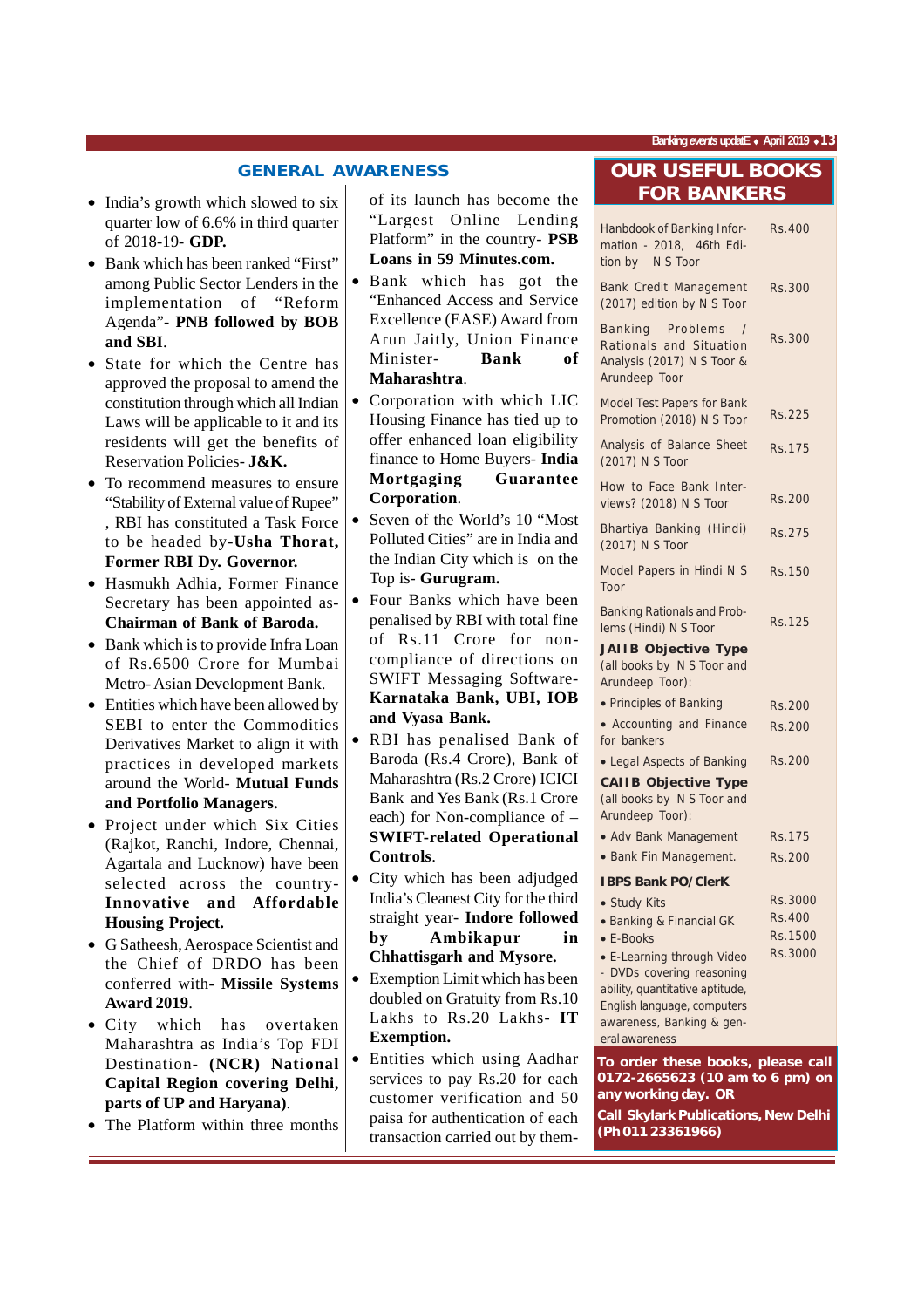| <b>Business Organisations.</b><br>for routing trades from the UK to India's<br>• Tribunal which has slapped a penalty of Rs.500 Crore on German<br>Stock Exchanges- Bank of England.<br>Auto Major Volkswagen for damaging the environment through<br>Bank which has launched Yono App to do<br>$\bullet$<br>the use of a "Cheat Device" in its diesel cars in India- Green<br>away with the need for plastic cards in<br>Tribunal.<br>payments and withdrawals and allow cashless |  |
|------------------------------------------------------------------------------------------------------------------------------------------------------------------------------------------------------------------------------------------------------------------------------------------------------------------------------------------------------------------------------------------------------------------------------------------------------------------------------------|--|
|                                                                                                                                                                                                                                                                                                                                                                                                                                                                                    |  |
|                                                                                                                                                                                                                                                                                                                                                                                                                                                                                    |  |
|                                                                                                                                                                                                                                                                                                                                                                                                                                                                                    |  |
|                                                                                                                                                                                                                                                                                                                                                                                                                                                                                    |  |
|                                                                                                                                                                                                                                                                                                                                                                                                                                                                                    |  |
| • Former RBI Governor who has been chosen for the<br>withdrawal- SBI                                                                                                                                                                                                                                                                                                                                                                                                               |  |
| "Yashwanyrao Chavan National Award 2018" for his contribution $\cdot$<br>Anti-corruption Watchdog in which Retired                                                                                                                                                                                                                                                                                                                                                                 |  |
| to economic development- Raghuram Rajan.<br>Supreme Court Judge Pinaki Chandra Ghose                                                                                                                                                                                                                                                                                                                                                                                               |  |
| • RBI has penalised 36 Banks with a fine of Rs.71 Crore for-Not<br>has been appointed as-India's First Lokpal.                                                                                                                                                                                                                                                                                                                                                                     |  |
| upgrading their Systems under SWIFT Platform.<br>• Under the Economic Times Innovation                                                                                                                                                                                                                                                                                                                                                                                             |  |
| • Central Board which has gone "Paperless on Entry/Shipping<br>Awards list, Reliance Jio has been awarded                                                                                                                                                                                                                                                                                                                                                                          |  |
| Bills"- Central Board of Indirect Taxes Customs (CBIC)<br>as- Most Innovative Large Company.                                                                                                                                                                                                                                                                                                                                                                                       |  |
| • Banks which are among the weakest rated state-run banks, Rating<br>Among World's 10 "Cheapest Cities to live<br>$\bullet$                                                                                                                                                                                                                                                                                                                                                        |  |
| Agency Moody's has upgraded their ratings from Ba3 to Ba2 in<br>in" Rankings, three cities in India are-                                                                                                                                                                                                                                                                                                                                                                           |  |
| view of their improved solvency- CBI and IOB.<br>Bengaluru, Chennai and New Delhi.                                                                                                                                                                                                                                                                                                                                                                                                 |  |
| • President Ram Nath Kobind conferred "Padma Shree Award" to<br>SpiceJet has joined Global Airlines' Grouping<br>$\bullet$<br>LATA as a member and becomes- First                                                                                                                                                                                                                                                                                                                  |  |
| Chess Player- Harika Dronavalli.<br><b>Indian Low-cost Carrier.</b><br>• While India is set to become $10th$ Largest Holder (607 Tonnes)                                                                                                                                                                                                                                                                                                                                           |  |
| in Gold Globally, the country which has topped "Gold Holder<br>Ratio in which India holds the dubious<br>$\bullet$                                                                                                                                                                                                                                                                                                                                                                 |  |
| List" (8133.5 Tonnes)- USA.<br>distinction among the World's Major                                                                                                                                                                                                                                                                                                                                                                                                                 |  |
| Economies - Worst NPA Ratio.<br>• Bank which raised Rs.660.80 Crore under Employee Share                                                                                                                                                                                                                                                                                                                                                                                           |  |
| Purchase Scheme- Bank of India.<br>Muthoot Capital Services in the Automobile<br>$\bullet$                                                                                                                                                                                                                                                                                                                                                                                         |  |
| Financing has been presented - India's Best<br>• Bank which has launched Crèche-Child Daycare Facility within                                                                                                                                                                                                                                                                                                                                                                      |  |
| Company of the year Award 2018.<br>the premises of its Corporate Office in Mumbai to create                                                                                                                                                                                                                                                                                                                                                                                        |  |
| conducive working environment to working women and parents-<br>• Country which has topped the Global                                                                                                                                                                                                                                                                                                                                                                               |  |
| <b>Bank of Baroda.</b><br>Happiness Ranking Chart-Finland.                                                                                                                                                                                                                                                                                                                                                                                                                         |  |
| Bill Gates joins Jeff Bezos as only the 2 <sup>nd</sup><br>• Committee which has warned that Crypto assets pose risks to<br>$\bullet$                                                                                                                                                                                                                                                                                                                                              |  |
| Global Banks- BASEL Committee.<br>Member of- \$100-Billion Club in the                                                                                                                                                                                                                                                                                                                                                                                                             |  |
| World.<br>• India's Most Generous Billionaire who is among Five World's                                                                                                                                                                                                                                                                                                                                                                                                            |  |
| Top Philanthropists including Bill Gates, Gorge Soros and Warren<br>Ex-US President who is now the Longest<br>$\bullet$                                                                                                                                                                                                                                                                                                                                                            |  |
| Buffett- Azim Premji, WIPRO Chairman.<br>Living US President who has celebrated his                                                                                                                                                                                                                                                                                                                                                                                                |  |
| 94 <sup>th</sup> birthday- Jimmy Carter.<br>• Bank which has become the Third Listed Entity to achieve a                                                                                                                                                                                                                                                                                                                                                                           |  |
| Yoga as new subject will be introduced from<br>Market Cap of Rs.6 Lakh Crore after Reliance Industries and<br>$\bullet$                                                                                                                                                                                                                                                                                                                                                            |  |
| <b>TCS-HDFC Bank.</b><br>the upcoming academic session by- CBSE.                                                                                                                                                                                                                                                                                                                                                                                                                   |  |
| According to the List compiled by World<br>Bank which has been categorised as a Private Sector Bank for<br>$\bullet$<br>٠                                                                                                                                                                                                                                                                                                                                                          |  |
| Economic Forum (WEF) India has moved<br>Regulatory Purposes with effect from January 21, 2019 by<br>RBI-IDBI Bank.<br>up two places to 76 <sup>th</sup> Ranking in- Energy                                                                                                                                                                                                                                                                                                         |  |
| <b>Transition Index.</b><br>Geeta Dharmarajan, Founder President, Katha and Ved Arya,<br>٠                                                                                                                                                                                                                                                                                                                                                                                         |  |
| Founder Srijan have been conferred Business Standard Corporate<br>e-Waste Recycling Hub has been opened in<br>$\bullet$                                                                                                                                                                                                                                                                                                                                                            |  |
| Social Responsibility Awards 2019 and named as- Social<br>Dubai-World's Largest Hub.                                                                                                                                                                                                                                                                                                                                                                                               |  |
| Entrepreneur of the Year.<br>• By launching the Anti-satellite Missile, India                                                                                                                                                                                                                                                                                                                                                                                                      |  |
| has become 4 <sup>th</sup> Nation after US, Russia and<br>• Naz Foundation (India) Trust of Anjali Gopalan, Founder has                                                                                                                                                                                                                                                                                                                                                            |  |
| been conferred BS Corporate Social Responsibility Awards 2019<br>China and joined the Elite Space Club with-                                                                                                                                                                                                                                                                                                                                                                       |  |
| and named as- Social Enterprise of the Year.<br><b>Mission Shakti.</b>                                                                                                                                                                                                                                                                                                                                                                                                             |  |
| • Medal which Bipin Rawat, Chief of Army Staff has received .<br>First Transgender who has been appointed                                                                                                                                                                                                                                                                                                                                                                          |  |
| from the President Ramnath Kobind for his distinguished<br>by the Election Commission of India as one                                                                                                                                                                                                                                                                                                                                                                              |  |
| of the Goodwill Ambassador of the Election<br>services- Param Vishisht Sewa Medal.                                                                                                                                                                                                                                                                                                                                                                                                 |  |
| Commission in Maharashtra- Shreegauri<br>• Regulator which has granted recognition of the clearing                                                                                                                                                                                                                                                                                                                                                                                 |  |
| Sawant.<br>corporation of Metropolitan Stock Exchange of India (MSEI)                                                                                                                                                                                                                                                                                                                                                                                                              |  |

**Compilation** : SP Sharma & Sapandeep Toor **Source** : Financial Newspapers, Financial News-Magazines & Financial and Institutional Web-sites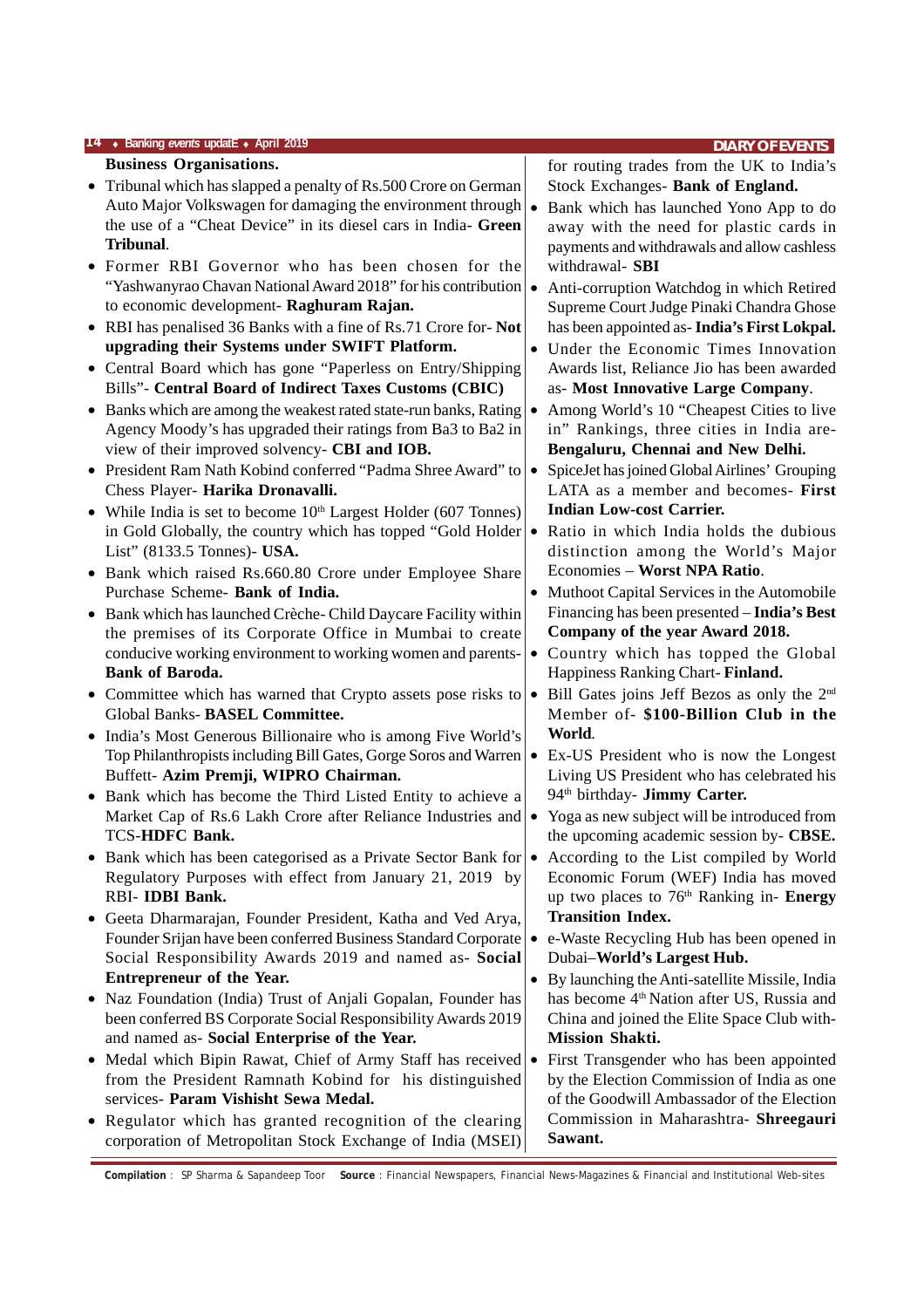|                                                                                                |                                                                                                                                                   | Banking events updatE • April 2019 • 15                                                                  |
|------------------------------------------------------------------------------------------------|---------------------------------------------------------------------------------------------------------------------------------------------------|----------------------------------------------------------------------------------------------------------|
| <b>MOCK-TEST</b>                                                                               | b Bank rate $+4.50\%$                                                                                                                             | a USD 3 million                                                                                          |
| <b>PAPER</b>                                                                                   | Benchmark $+4.5%$<br>$\mathbf{C}$                                                                                                                 | USD 5 million<br>h                                                                                       |
| <b>Questions on latest RBI Policy</b>                                                          | $MCLR + 4.5\%$<br>d                                                                                                                               | USD 7.50 million<br>$\mathbf{C}$                                                                         |
| <b>ECB</b> based questions                                                                     | 06 Prepayment charge/penal interest                                                                                                               | USD 10 million<br>d                                                                                      |
| 01 The following routes are available<br>for borrowers under External<br>Commercial Borrowing? | for default or breach of<br>covenants under ECB should not<br>be more than $\frac{ }{ }$ = $\frac{ }{ }$ over and<br>above the contracted rate of | 10 To secure borrowing under ECB,<br>which of the following type of<br>security can be allowed by banks? |
| normal route and approval route<br>a                                                           | interest on the outstanding                                                                                                                       | letter of undertaking or letter of                                                                       |
| approval route and automatic route<br>b                                                        | principal amount and will be                                                                                                                      | comfort                                                                                                  |
| automatic and special route<br>C                                                               | outside the all-in-cost ceiling.                                                                                                                  | bank guarantee<br>b.                                                                                     |
| d normal route and special route                                                               | 0.5%<br>a                                                                                                                                         | charge on immovable<br><sub>or</sub><br>$\mathbf{C}$                                                     |
| 02 Which of the following cannot be<br>form of ECB for INR denominated                         | $1\%$<br>b                                                                                                                                        | immovable property or financial<br>securities                                                            |
| ECB?                                                                                           | 1.5%<br>$\mathbf{C}$                                                                                                                              | all the above<br><sub>d</sub>                                                                            |
| bank loans<br>a                                                                                | 2%<br>d                                                                                                                                           | 11 To raise funds under automatic                                                                        |
| fixed and floating rate notes<br>b                                                             | 07 Infrastructure space companies<br>are required to mandatorily hedge                                                                            | route of ECB, which of the                                                                               |
| bonds and debentures<br>$\mathbf{C}$                                                           | of their ECB exposure in                                                                                                                          | following is required?                                                                                   |
| d FCCBs and FCEBs                                                                              | case average maturity of ECB is<br>less than 5 years.                                                                                             | loan application from a bank<br>a                                                                        |
| 03 Normally under ECB, the minimum                                                             | 100%<br>a                                                                                                                                         | loan registration number from<br><b>RBI</b>                                                              |
| average maturity period cannot be<br>less than?                                                | 70%<br>$\mathbf b$                                                                                                                                | approval of SEBI<br>c                                                                                    |
|                                                                                                | 50%<br>$\mathbf{C}$                                                                                                                               | none of the above                                                                                        |
| 1 year<br>a                                                                                    | 40%<br>d                                                                                                                                          | 12 Public Sector Oil Marketing                                                                           |
| 3 years<br>b                                                                                   |                                                                                                                                                   | Companies (OMCs) can raise                                                                               |
| 5 years<br>C                                                                                   | 08 Under the ECB framework, all<br>eligible borrowers can raise ECB                                                                               | ECB for working capital purposes                                                                         |
| d 7 years                                                                                      | up to __ million or equivalent                                                                                                                    | with minimum average maturity<br>period of 3 years under the                                             |
| 04 Manufacturing sector companies<br>may raise ECBs with MAMP of 1                             | per financial year under auto<br>route.                                                                                                           | automatic<br>route<br>without                                                                            |
| year for ECB up to ____ million or                                                             | USD 300 million<br>a                                                                                                                              | mandatory hedging and individual<br>limit requirements up to _____ or                                    |
| its equivalent per financial year.                                                             | USD 500 million                                                                                                                                   | equivalent.                                                                                              |
| USD 10 million<br>a                                                                            | b                                                                                                                                                 | USD 300 million<br>a                                                                                     |
| USD 20 million<br>b                                                                            | USD 750 million<br>$\mathbf c$                                                                                                                    | USD 500 million<br>b                                                                                     |
| USD 50 million<br>C                                                                            | USD 3 million<br>d                                                                                                                                | USD 750 million<br>c                                                                                     |
| USD 100 million<br>d                                                                           | 09 Under the ECB framework, govt.<br>recognized startup borrowers can                                                                             | USD 10000 million<br>d                                                                                   |
| 05 All-in-cost ceiling for ECB is<br>prescribed by RBI at:                                     | raise ECB up to ____ million or<br>equivalent per financial year                                                                                  | <b>Insolvency and Bankruptcy</b><br>Code 2016 (IBC-2016)                                                 |
| $LIBOR + 4.50\%$<br>а                                                                          | under auto route.                                                                                                                                 |                                                                                                          |
| <b>Disclaimer</b> : We have taken every care to provide information, we believe to be accurate | $\triangle$                                                                                                                                       | We strongly believe that the subscribers                                                                 |

and reliable and do not assume responsibility of any kind nor shall be liable for losses & consequence arising from use thereof. Since this information is based on the published reports mostly, correctness or otherwise thereof may be verified by the user with the original sources, in advance. .......................................................................*Editor*



are the best consultants, we have. Based on their feed back, we keep on redesigning and restructring this publication. Kindly send your suggestions and views.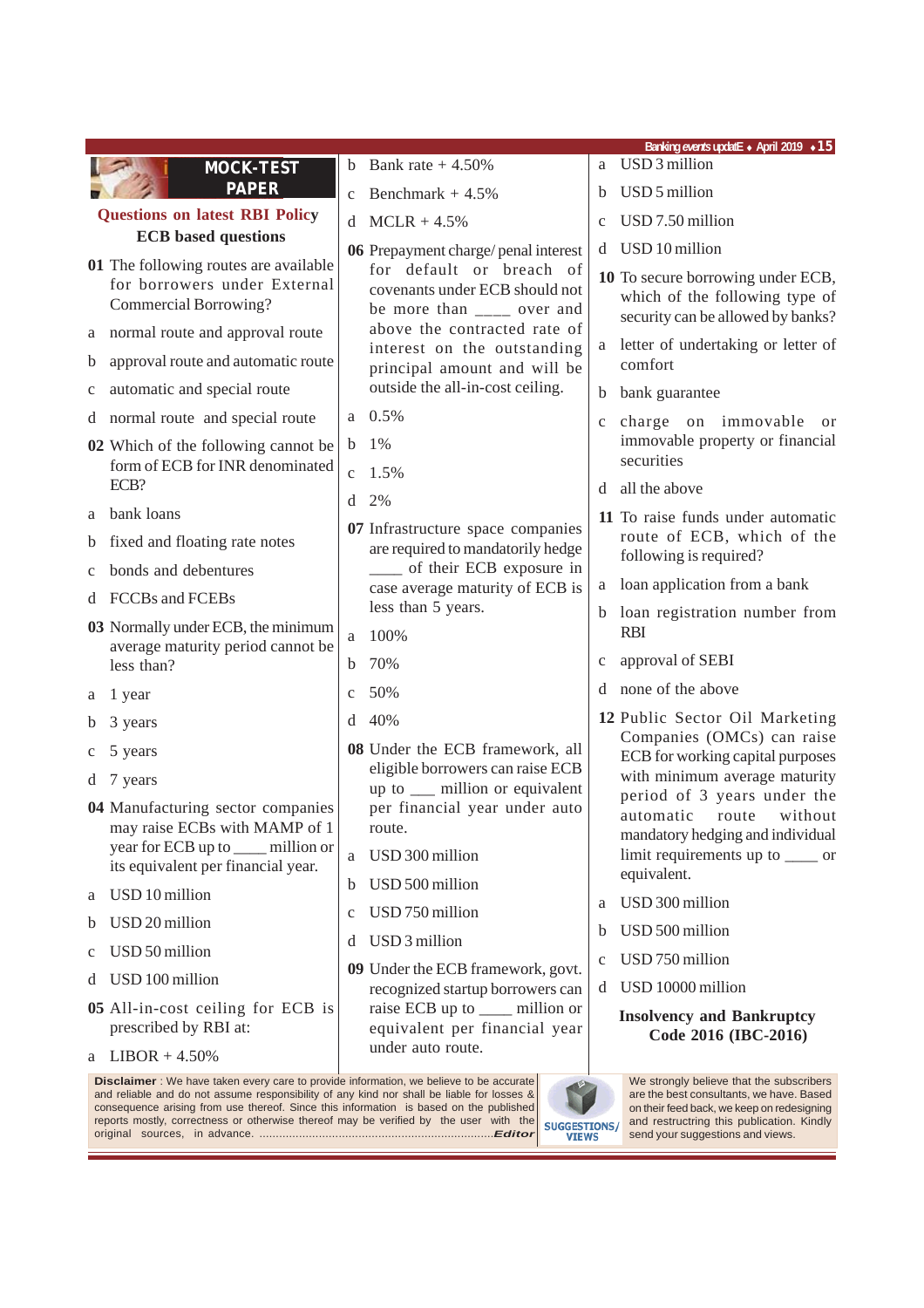| 16 • Banking events updatE • April 2019                               |                                                                 |                                                                        |  |  |  |  |
|-----------------------------------------------------------------------|-----------------------------------------------------------------|------------------------------------------------------------------------|--|--|--|--|
| 13 Under<br>Insolvency<br>and                                         | <b>Information Utitilies</b><br>$\mathbf b$                     | $d$ 270 days                                                           |  |  |  |  |
| Bankruptcy Code 2016 (IBC-<br>2016), insolvency is failure of a       | <b>High Courts</b><br>$\mathbf{C}$                              | 22 Under<br>Insolvency<br>and                                          |  |  |  |  |
| company or LLP to pay due                                             | d Insolvency<br>Resolution                                      | Bankruptcy Code 2016 (IBC-<br>2016), if a resolution plan is not       |  |  |  |  |
| amount of _____ or above                                              | Professionals                                                   | approved by financial creditor                                         |  |  |  |  |
| 1 lac<br>a                                                            | 18 Under Insolvency<br>and<br>Bankruptcy Code 2016 (IBC-        | within stipulated period, time<br>period can be extended by            |  |  |  |  |
| $10$ lac<br>b                                                         | 2016), who prepares<br>the                                      | National Company Law Tribunal                                          |  |  |  |  |
| $20$ lac<br>$\mathbf{C}$                                              | insolvency resolution plan?                                     | by:                                                                    |  |  |  |  |
| $100$ lac<br>d                                                        | National Company Law Tribunal<br>a                              | 14 days<br>a                                                           |  |  |  |  |
| 14 Under<br>Insolvency<br>and                                         | financial creditors<br>b.                                       | 90 days<br>$\mathbf b$                                                 |  |  |  |  |
| Bankruptcy Code 2016 (IBC-<br>2016), insolvency is failure of         | corporate debtors<br>$\mathbf{C}$                               | 180 days<br>$\mathbf{C}$                                               |  |  |  |  |
| individuals or partnership to pay                                     | d insolvency<br>resolution                                      | 270 days<br>d                                                          |  |  |  |  |
| due amount of _____ or above.                                         | professionals                                                   | 23 Under<br>Insolvency<br>and                                          |  |  |  |  |
| Rs.1 lac<br>a                                                         | 19 Under<br>Insolvency<br>and<br>Bankruptcy Code 2016 (IBC-     | Bankruptcy Code 2016 (IBC-                                             |  |  |  |  |
| Rs.50000<br>b                                                         | 2016), an insolvency resolution                                 | 2016), a corporate debtor may be<br>put into liquidation if (which one |  |  |  |  |
| Rs.10000<br>$\mathbf c$                                               | plan is required to be approved                                 | is correct, out of the following):                                     |  |  |  |  |
| Rs.1000<br>d                                                          | by $\frac{1}{2}$ of creditors by vote<br>(voting rights)        | a 66% majority of the creditor's<br>a                                  |  |  |  |  |
| 15 Insolvency and Bankruptcy Code<br>2016 (IBC-2016), for corporates, | 50%<br>a                                                        | committee decides to liquidate the<br>corporate debtor;                |  |  |  |  |
| the involvency process can be                                         | 66%<br>b                                                        | creditor's committee does not<br>b                                     |  |  |  |  |
| initiated at:                                                         | 75%<br>$\mathbf{C}$                                             | approve a resolution plan within                                       |  |  |  |  |
| <b>High Court</b><br>a                                                | 80%<br>d                                                        | 180 days (or within the extended<br>90 days);                          |  |  |  |  |
| Debt Recovery Tribunal<br>b                                           | 20 Under<br>Insolvency<br>and                                   | debtor contravenes the agreed<br>$\mathbf c$                           |  |  |  |  |
| National Company Law Tribunal<br>$\mathbf c$                          | Bankruptcy Code 2016 (IBC-                                      | resolution plan and an affected                                        |  |  |  |  |
| d Court of Chief Judicial Magistrate                                  | 2016), National Company Law<br>Tribunal can decide admission of | person makes an application to<br>the NCLT to liquidate the            |  |  |  |  |
| 16 Who can initiate the process of                                    | a case with a period of ____:                                   | corporate debtor.                                                      |  |  |  |  |
| insolvency under Insolvency and<br>Bankruptcy Code 2016 (IBC-         | 14 days<br>$\mathbf{a}$                                         | all the above<br>d                                                     |  |  |  |  |
| 2016)?                                                                | 90 days<br>b                                                    | <b>KCC</b>                                                             |  |  |  |  |
| financial creditors<br>a                                              | 180 days<br>c                                                   | 24 Kissan Credit Card can be issued                                    |  |  |  |  |
| corporate debtor<br>b                                                 | 270 days<br>d                                                   | to:                                                                    |  |  |  |  |
| shareholders or employees<br>c                                        | 21 Under<br>Insolvency<br>and<br>Bankruptcy Code 2016 (IBC-     | owner cultivator farmers and<br>a<br>tenant farmers                    |  |  |  |  |
| any of the above<br>d                                                 | 2016), insolvency resolution                                    | SHG or JLG of farmers<br>$\mathbf b$                                   |  |  |  |  |
| 17 Which of the following is not part                                 | professional is required to place                               | Animal husbandry farmers and<br>$\mathbf{C}$                           |  |  |  |  |
| of pillars of Insolvency and<br>Bankruptcy Code 2016 (IBC-            | the resolution plan before<br>creditors within :                | fisheries                                                              |  |  |  |  |
| 2016)?                                                                | 14 days<br>a                                                    | all the above<br>d                                                     |  |  |  |  |
| <b>Insolvency and Bankruptcy Board</b><br>a                           | 90 days<br>b                                                    | 25 Kissan Credit Card limit is                                         |  |  |  |  |
| of India                                                              |                                                                 | sanctioned for a period of 5 years.                                    |  |  |  |  |
|                                                                       | 180 days<br>$\mathbf C$                                         | 1 <sup>st</sup> year limit is sanctioned as:                           |  |  |  |  |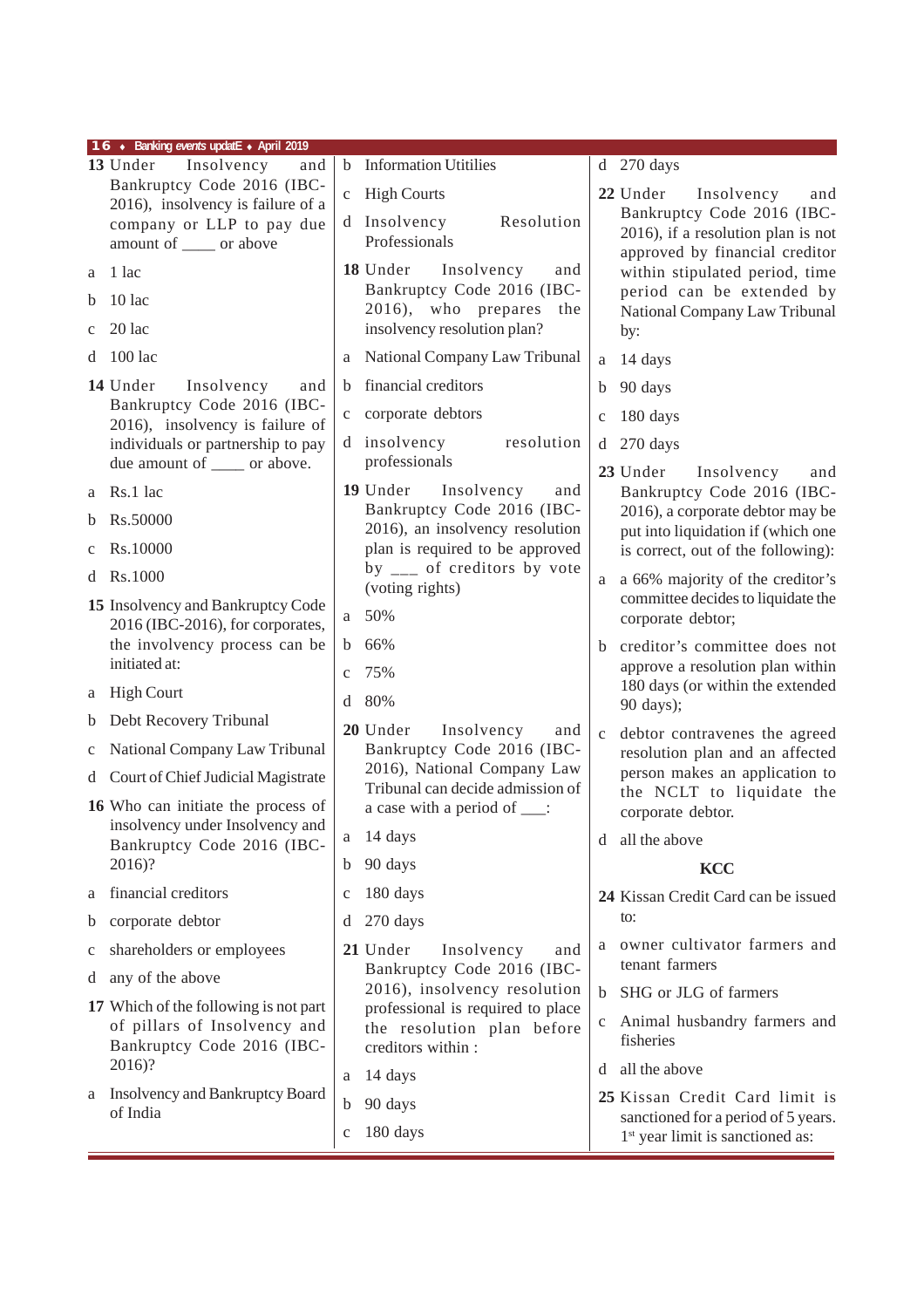|              |                                                                                                           |                                                                                    |              | Banking events updatE • April 2019 • 17                                                                 |
|--------------|-----------------------------------------------------------------------------------------------------------|------------------------------------------------------------------------------------|--------------|---------------------------------------------------------------------------------------------------------|
|              | a product $cost + 30\%$                                                                                   | 30 What is the normal repayment                                                    |              | of Lead Bank Scheme fora?                                                                               |
| b            | (area under cultivation<br>$\mathbf{X}$<br>production cost) + $30\%$                                      | period of long term loan under<br>KCC?                                             |              | Block level bankers' committee                                                                          |
|              |                                                                                                           | 1 year<br>a                                                                        | b.           | Distt. Consultative committee                                                                           |
| $\mathbf{c}$ | (area under cultivation x scale of<br>finance) + $30\%$                                                   | 2 years<br>b                                                                       | $\mathbf{C}$ | State Level bankers' committee                                                                          |
|              | d (area under cultivation x                                                                               | 3 years<br>$\mathbf{C}$                                                            | đ            | National Level Banks committee                                                                          |
|              | production cost) + $20\%$                                                                                 | $d \quad 5 \text{ years}$                                                          |              | 36 Meetings of Block Level Bankers'                                                                     |
|              | 26 Kissan Credit Card limit for 3rd is<br>sanctioned by adding _ being<br>escalation cost:                | 31 The margin requirement is not<br>applicable on KCC for an amount<br>up to?      |              | Committee (BLBC) are held on<br>___ basis, under Lead Bank<br>Scheme?                                   |
| a            | $10\% + 1$ <sup>st</sup> year limit                                                                       | Rs.2 lac                                                                           |              | a monthly                                                                                               |
| b            | $10\% + 2^{\text{nd}}$ year limit                                                                         | a                                                                                  | b            | quarterly                                                                                               |
| c            | $20\% + 1$ <sup>st</sup> year limit                                                                       | Rs.1.60 lac<br>b                                                                   | $\mathbf c$  | half yearly                                                                                             |
| d            | $20\% + 2^{nd}$ year limit                                                                                | Rs.1 lac<br>$\mathbf c$                                                            | d            | yearly                                                                                                  |
|              | 27 The long term loan limit under KCC                                                                     | Rs.50000<br>d                                                                      |              | 37 Who is chairs the quarterly                                                                          |
|              | should be sanctioned taking into<br>account the investment such as<br>land development, minor irrigation, | 32 The collateral security requirement<br>is waived on KCC for an amount<br>up to? |              | meeting of Distt. Consultative<br>Committee under Lead Bank<br>Scheme?                                  |
|              | farm equipment etc. for a period                                                                          | a Rs.2 lac                                                                         | a            | <b>Regional Director - RBI</b>                                                                          |
|              | up to:                                                                                                    | Rs.1.60 lac<br>b                                                                   | b            | General Manager-NABADRD                                                                                 |
| a            | 1 year                                                                                                    | Rs.1 lac<br>$\mathbf{C}$                                                           | $\mathbf{C}$ | Distt. Collector                                                                                        |
| b            | 2 years                                                                                                   | d Rs.50000                                                                         |              | d Regional Manager of SLBC                                                                              |
| c            | 3 years                                                                                                   | 33 In KCC, if there is recovery tie-                                               |              | <b>Convenor Bank</b>                                                                                    |
|              | d 5 years                                                                                                 | up, banks can consider waiver of                                                   |              | 38 The Lead Distt. Manager under                                                                        |
|              | 28 Under KCC scheme, the marginal<br>farmer can be sanctioned a flexible                                  | collateral security for a loan up to<br>Rs.                                        |              | Lead Bank Scheme is required to<br>convene ____ public meeting at<br>various locations in the district. |
|              | limit of:                                                                                                 | a Rs.10 lac                                                                        |              | a monthly                                                                                               |
|              | a Rs.10000 to Rs.50000                                                                                    | b Rs.5 lac                                                                         |              | b quarterly                                                                                             |
| b            | Rs.10000 to Rs.100000                                                                                     | Rs.3 lac<br>$\mathbf{C}$                                                           |              | half yearly                                                                                             |
| c            | Rs.20000 to Rs.50000                                                                                      | Rs.2 lac<br>d                                                                      | $\mathbf c$  |                                                                                                         |
| đ            | Rs.20000 to Rs.100000                                                                                     | 34 Cost of cultivation for wheat is                                                | d            | yearly                                                                                                  |
|              | 29 For KCC, which of the following<br>statement is not correctly stated?                                  | Rs.15000 per acre. What shall be<br>KCC limit for 2nd year?                        |              | <b>39 The Distt. Level</b><br>Review<br>Committee (DLRC) meeting<br>should be held ___ under Lead       |
|              | a validity period can be determined                                                                       | Rs.15000<br>a                                                                      |              | <b>Bank Scheme?</b>                                                                                     |
|              | by bank                                                                                                   | Rs.16500<br>b                                                                      | a            | monthly                                                                                                 |
| b            | periodic review period can be                                                                             | Rs.19500<br>c                                                                      | b            | quarterly                                                                                               |
|              | determined by bank                                                                                        | Rs.21450<br>d                                                                      | $\mathbf c$  | half yearly                                                                                             |
| $\mathbf{c}$ | rate of interest can be determined<br>by bank                                                             | <b>Lead Bank Scheme</b>                                                            | d            | yearly                                                                                                  |
|              | d none of the above                                                                                       | 35 Which of the following is not part                                              |              | 40 State Level Bankers' Committee                                                                       |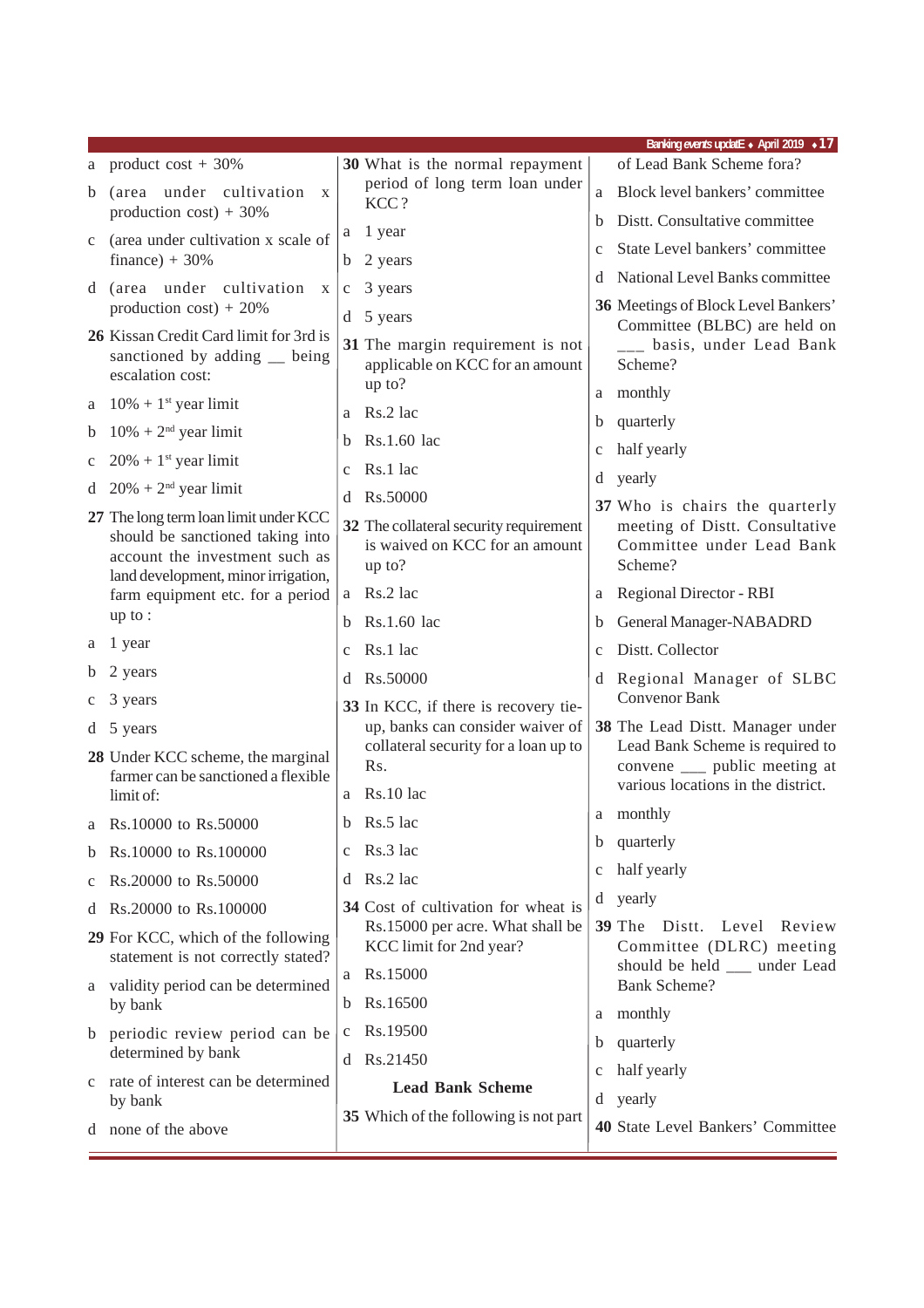|             | 18 • Banking events updatE • April 2019                                                  |              |                                                                              |               |                                                                                                            |  |
|-------------|------------------------------------------------------------------------------------------|--------------|------------------------------------------------------------------------------|---------------|------------------------------------------------------------------------------------------------------------|--|
|             | is chaired by?                                                                           |              | $d$ 60%                                                                      |               | Awas Yojna for MIG housing is                                                                              |  |
| а           | Regional Director - RBI                                                                  |              | 45 No Due Certificate from the                                               |               | __ per annum:                                                                                              |  |
| b           | General Manager-NABADRD                                                                  |              | individual borrowers (including<br>SHGs & JLGs) in rural and semi-           | a             | 4% for MIG-1 and MIG-2                                                                                     |  |
| $\mathbf c$ | <b>State Finance Minister</b>                                                            |              | urban areas for all types of loans                                           | $\mathbf b$   | 3% for MIG-1 and MIG-2                                                                                     |  |
|             | d CMD or ED of SLBC Convenor<br><b>Bank</b>                                              |              | including loans under Government<br>Sponsored Schemes, irrespective          | $\mathbf{C}$  | 4% for MIG-1 and 3% for MIG-<br>2                                                                          |  |
|             | 41 State Level Bankers' Committee<br>meetings are held on ___ basis?                     |              | of the amount involved is not to<br>be taken one amount of loan is up<br>to: | d             | 3% for MIG-1 and 4% for MIG-<br>$\overline{2}$                                                             |  |
| a           | monthly                                                                                  | a            | Rs.1 lac                                                                     |               | 50 Eligible loan amount for interest<br>subsidy under MIG under PM                                         |  |
| b           | quarterly                                                                                | b.           | Rs.2 lac                                                                     |               | Awas Yojna is:                                                                                             |  |
| c           | half yearly                                                                              | $\mathbf{C}$ | Rs.3 lac                                                                     |               | a Rs.6 lac for MIG-1 and Rs.9 lac                                                                          |  |
| d           | yearly                                                                                   | d            | not to be taken irrespective of                                              |               | for MIG-2                                                                                                  |  |
|             | 42 All District Credit Plans under<br>Lead Bank Scheme are required                      |              | amount of loan<br>46 The preparation of potential linked                     |               | b Rs.8 lac for MIG-1 and Rs.10 lac<br>for MIG-2                                                            |  |
|             | to launched by ______ every year,<br>after these are aggregated in State<br>level plans? |              | plan for next year, is to be<br>completed under Lead Bank<br>Scheme by:      | $\mathbf{C}$  | Rs.9 lac for MIG-1 and Rs.12 lac<br>for MIG-2                                                              |  |
| a           | $1st$ January                                                                            | a            | January                                                                      |               | d Rs.10 lac for MIG-1 and Rs.15<br>lac for MIG-2                                                           |  |
| b           | $1st$ April                                                                              |              |                                                                              |               | 51 Dwelling unit carpet area to be                                                                         |  |
| c           | $31st$ May                                                                               | b            | April                                                                        |               | eligible for interest subsidy under                                                                        |  |
|             | $31st$ July                                                                              | $\mathbf c$  | August                                                                       |               | MIG under PM Awas Yojna is:                                                                                |  |
| d           |                                                                                          | d            | October                                                                      | a             | 90 sq meters for MIG-1 and 130<br>sq meters for MIG-2                                                      |  |
|             | 43 Under Lead Bank Scheme, there<br>are various reporting statements.                    |              | PM Awas Yojna for MIG                                                        | $\mathfrak b$ | 110 sq meters for MIG-1 and 150                                                                            |  |
|             | The format of which of these does                                                        |              | 47 To be eligible to avail loan and<br>capital subsidy under PM Awas         |               | sq meters for MIG-2                                                                                        |  |
|             | match?                                                                                   |              | Yojna for MIG-1, what is the                                                 | $\mathbf c$   | 130 sq meters for MIG-1 and 180                                                                            |  |
| a           | Annual Credit Plan (ACP): LBS-<br>$MIS-1$                                                |              | annual household income ceiling?                                             |               | sq meters for MIG-2                                                                                        |  |
| b           | ACP achievement vis-à-vis ACP                                                            |              | a $\,$ Rs.6 lac                                                              | d             | 160 sq meters for MIG-1 and 200<br>sq meters for MIG-2                                                     |  |
|             | target: LBS-MIS-II                                                                       | b.           | Rs.9 lac                                                                     |               |                                                                                                            |  |
| c           | Disbursement and outstanding :                                                           | c            | Rs.12 lac                                                                    |               | <b>Answers</b>                                                                                             |  |
|             | LBS-MIS-III                                                                              | d            | Rs.18 lac                                                                    |               | 02 d<br>03 <sub>b</sub><br>01 b<br>04 c<br>05 c                                                            |  |
| $d$ all     |                                                                                          |              | 48 To be eligible to avail loan and                                          | 06            | 07 b<br>08 c<br>d<br>09 a<br>10 <sub>c</sub><br>11 b<br>12 d<br>13 a<br>14 <sub>d</sub><br>15 <sub>c</sub> |  |
|             | 44 Under Lead Bank Scheme, bank                                                          |              | capital subsidy under PM Awas                                                |               | 16 d<br>17c<br>19 b<br>18 d<br>20 a                                                                        |  |
|             | branches in Rural and Semi-urban                                                         |              | Yojna for MIG-2, what is the<br>annual household income ceiling?             |               | 21 <sub>c</sub><br>22 b<br>23 d<br>24 d<br>25 <sub>c</sub>                                                 |  |
|             | places are required to achieve a<br>credit deposit ratio of $\overline{\phantom{a}}$ .   | a            | Rs.6 lac                                                                     | 26<br>31      | 28a<br>29 d<br>b<br>27 d<br>30 d<br>32 b<br>33 c<br>b<br>34 d<br>35 d                                      |  |
|             | separately on all India basis.                                                           |              |                                                                              | 36            | 37 c<br>38 b<br>39 b<br>b<br>40 d                                                                          |  |
| a           | 33%                                                                                      | b            | Rs.9 lac                                                                     | 41            | 42 b<br>b<br>43 a<br>44 d<br>45 d                                                                          |  |
| b           | 40%                                                                                      | $\mathbf c$  | Rs.12 lac                                                                    | 46            | 49 c<br>47 c<br>48 d<br>50 c<br>$\mathsf{C}$                                                               |  |
| c           | 50%                                                                                      | d            | Rs.18 lac                                                                    |               | 51 d                                                                                                       |  |
|             |                                                                                          |              | 49 Rate of interest subsidy under PM                                         |               |                                                                                                            |  |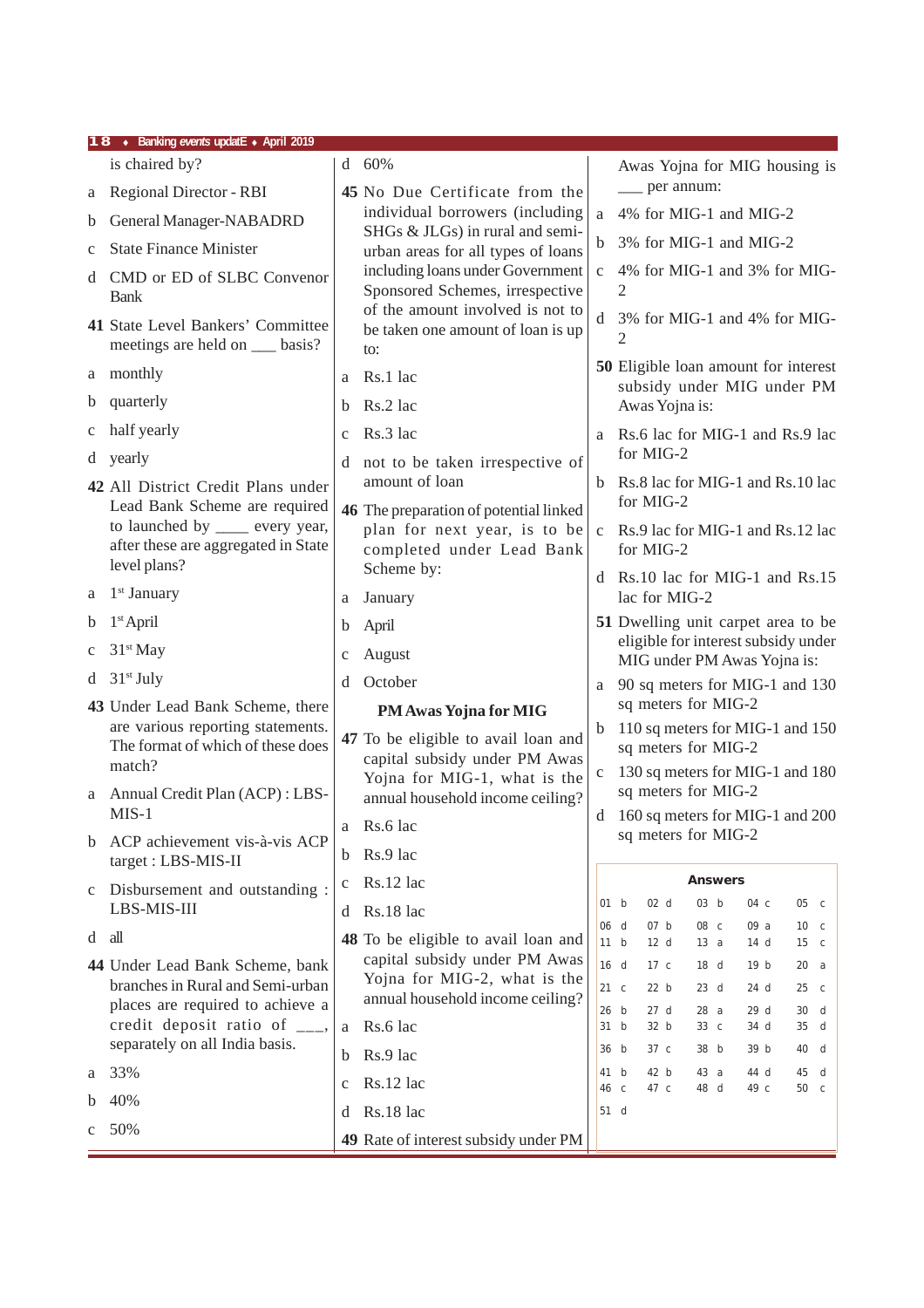## **Central Sector Interest Subsidy Scheme (CSIS) 2009** | The Scheme shall continue to be

On 10.05.18, Government of lndia, Ministry of Human Resource Development Department of Higher Education issued notification on revised guidelines on CSIS-2009 applicable from 01.04.2018. A summary of provisions of the scheme is provided as under.

**Eligible Loans :** The eligibility conditions include:

1. Loans under IBA Model Education Loan Scheme.

2. Loans to Economically Weaker Sections, i.e. students whose annual gross parental income is *up to Rs.4.5 lakhs*.

3. Students enrolled in professional/ technical courses only from NAAC accredited lnstitutions or professional/ technical programmes accredited by NBA or lnstitutions of National lmportance or Central Funded Technical lnstitutions(CFTls).

Those lnstitutions, which do not come under NAAC or NBA, would require approval of the respective regulatory body viz, Medical Council of lndia for Medical courses, NursingCouncil of India for Nursing courses, Bar Council of lndia for Law etc..

Subsidy is admissible *only once*, either for under graduate or post graduate or integrated course.

lnterest Subsidy shall not be available to those students who discontinue their course midstream, or who are expelled from the lnstitution on disciplinary or academic grounds. However, the interest subsidy would be available only if discontinuation is due to medical grounds for which necessary documentation to the satisfaction of the Head of educational institution needs to be provided.

lncome proof is required from authorised Public authority of the StateGovernment.

The scheme is independent of any other schemes which may cater to EWS.

#### **Eligible interest for subsidy:**

The interest rates charged on the educational loan shall be as per the MCLR/ Base Rate of the individual banks and as per the provisions for interest rates under the IBA Model Educational Loan Scheme.

The interest payable on the Educational Loan for the moratorium period i.e., Course Period plus one year will be borne by the Government of lndia.

After the period of moratorium, the interest on the outstanding loan amount shall be paid by the student, in accordance with the provisions of the existing Model Educational Loan Scheme of Banks and as may be amended from time to time.

#### **Competent Authority**

Govt. has issued an Advisory to State Governments requesting them to designate appropriate authority competent to issue income certificates, based on economic index and not social background, for the purpose of this scheme.

#### **Awards/Certificates**

There would be tag/marker on the degree of the student indicating his repayment liabilities. Electronic Tags will enable employers to identify loanees. **Nodal Bank**

#### **Banking** *events* **updatE** ♦ **April 2019** ♦ 19

implemented through Canara Bank.

#### **Applicable Academic Year**

The Scheme shall be applicable from the academic year 2018-19, starting 1st April, 2018. The Banks shall implement the Scheme based on the notification of the certification authority by State Governments communicated through District Level ConsultativeCommittees (DLCCs).

#### **Interest subsidy on loans by other organizations:**

lnterest on Education Loan provided under educational loan schemes of following 4 corporations for loans for pursuing professionalcourses after Xll class, shall also be subsidized for the period of moratorium as per the terms and conditions of this Scheme:

1. The National Safai Karamcharis Finance and Development Corporation (NSKFDC),

2. National Backward Classes Finance and Development Corporation (NBCFDC),

3. National Scheduled Castes Finance andDevelopment Corporation (NSCFDC), and the

4. National Handicapped Finance and Development Corporation (NHFDC) **Monitoring**

An lnterest Subsidy & Credit Guarantee dashboard would be set up by the Nodal Bank for the Scheme with realtime data from banks on geographical/ socio-economic/ gender/ institution accreditation grade of the institution/ category/ course-wise distribution of loan applications, sanctions, subsidy released and adjusted, loanrepayments, NPAs, etc.

### **Disbursement of lnterest Subsidy claims**

The disbursement of interest subsidy claims to the Banks shall be on half yearly or yearly basis.